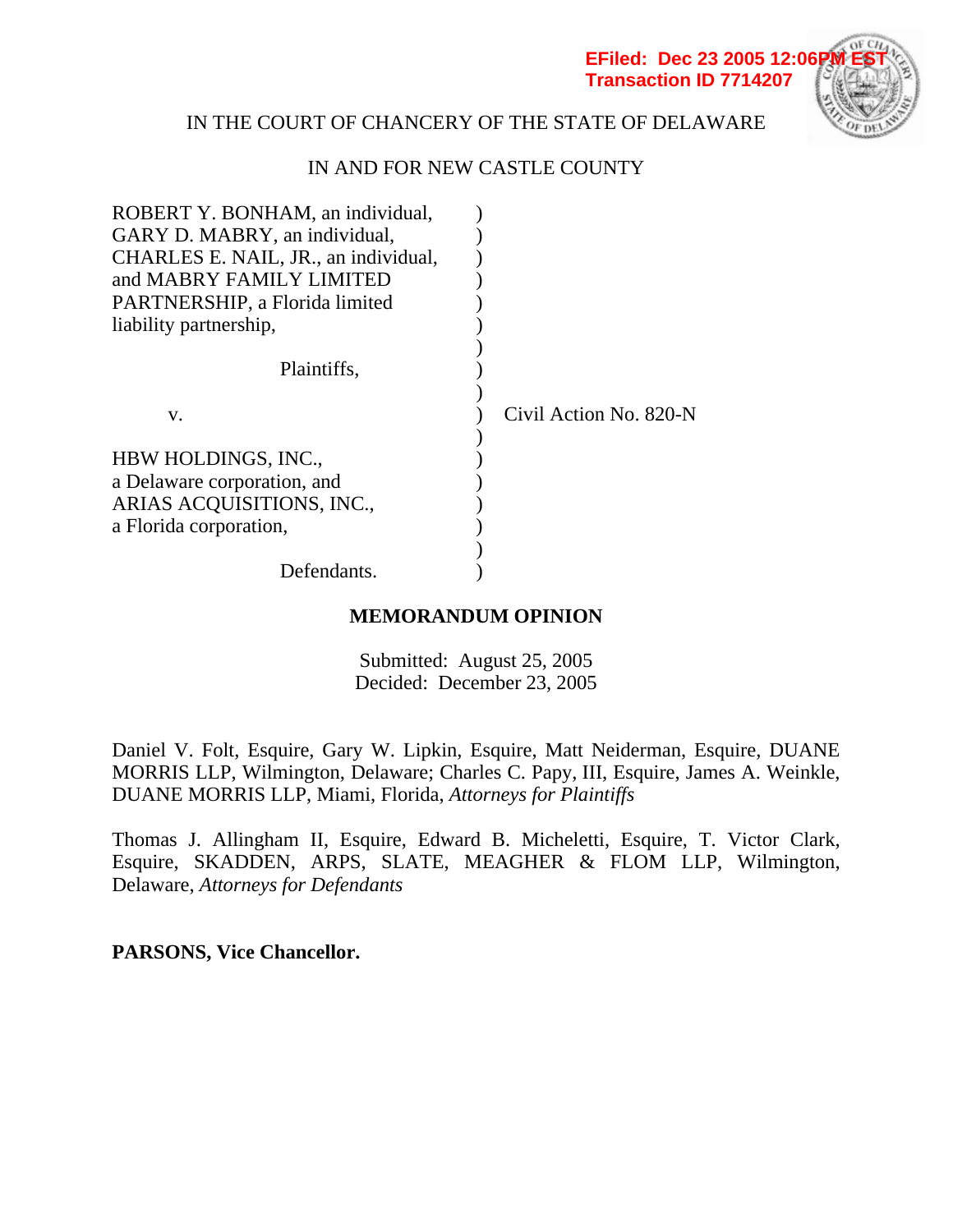This action arises out of the sale of Arias Acquisitions, Inc. ("Arias") to HBW Holdings, Inc. ("HBW"). Plaintiffs, Robert Y. Bonham, Gary D. Mabry, Charles E. Nail, Jr., and the Mabry Family Limited Partnership, LLP, are the former owners of all outstanding capital stock of Defendant Arias, which is now a wholly owned subsidiary of Defendant HBW.

In their First Amended Complaint ("Complaint"), Plaintiffs allege that HBW improperly caused \$25 million of the purchase price to continue to be held in escrow and improperly attributed \$27 million of the purchase price as consideration for the noncompete agreements provided in connection with the Stock Purchase Agreement ("SPA" or "Agreement"). Defendants moved to dismiss the Complaint, and on July 12, 2005 moved to stay discovery pending resolution of the motion to dismiss. The motions to stay and to dismiss were argued on August 4 and 25, respectively. The Court issued an opinion on September 20 granting in part and denying in part the motion to stay. For the reasons stated in this opinion and order, the Court now denies substantially all of Defendants' motion to dismiss.

### **I. FACTS**

Plaintiffs are the former stockholders of Arias, a Florida corporation that holds various companies engaged in the home warranty business. Pursuant to a transaction that closed on or about November 8, 2002, Plaintiffs agreed to sell Arias to HBW in exchange for approximately \$202 million, consisting of \$182 million in cash, \$20 million in promissory notes, and a minority ownership interest in HBW. As a condition of closing, the SPA through which the transaction was effected required that \$25 million of the \$202 million purchase price be held in escrow for two years following the closing for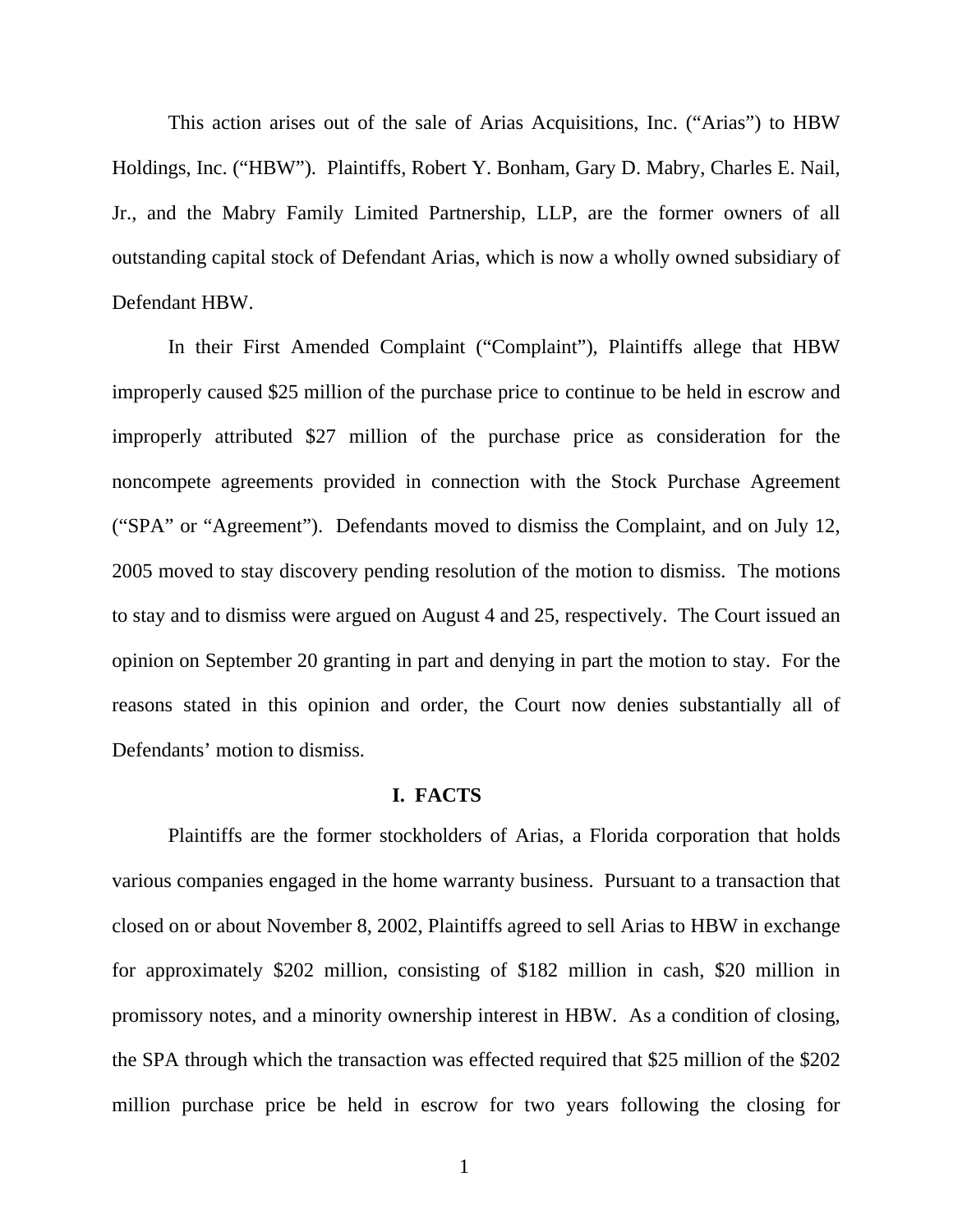indemnification of HBW for any loss HBW incurs for breaches of Plaintiffs' representations, warranties, or obligations under the SPA. An Escrow Agreement ("EA") reached between the parties to this suit governs that fund.

## **A. The Stock Purchase Agreement**

The SPA contains a number of provisions important to this dispute. Underlying this case, of course, are the representations and warranties provided to HBW by the former Arias shareholders. These include promises that Arias "prepared [their financial statements] in all material respects in compliance with accounting practices generally accepted in the United States  $\dots$ <sup>1</sup> Arias also warranted that the financial statements it provided to HBW before closing were "prepared in accordance with GAAP applied in a manner consistent with Arias's past practices."<sup>2</sup> Plaintiffs further agreed to indemnify and hold HBW harmless for certain tax liabilities broadly defined in the SPA.<sup>3</sup>

The SPA also provides ways to resolve disputes that arise out of these indemnification provisions. Key to this case is SPA § 7.6, which requires that HBW provide Arias with written notice of any claims for indemnification. By contract, this notice is required to describe:

> in reasonable detail the facts giving rise to any claim for indemnification hereunder and shall include in such Claim Notice (if then known) the amount or method of computation of the amount of such claim, and a reference to the provision of this Agreement or any other agreement, document, or

 $\frac{1}{1}$  $SPA \$  3.5(b)(ii).

<sup>2</sup>  $SPA \$ § 5.8(c).

<sup>3</sup> SPA § 6.2(b).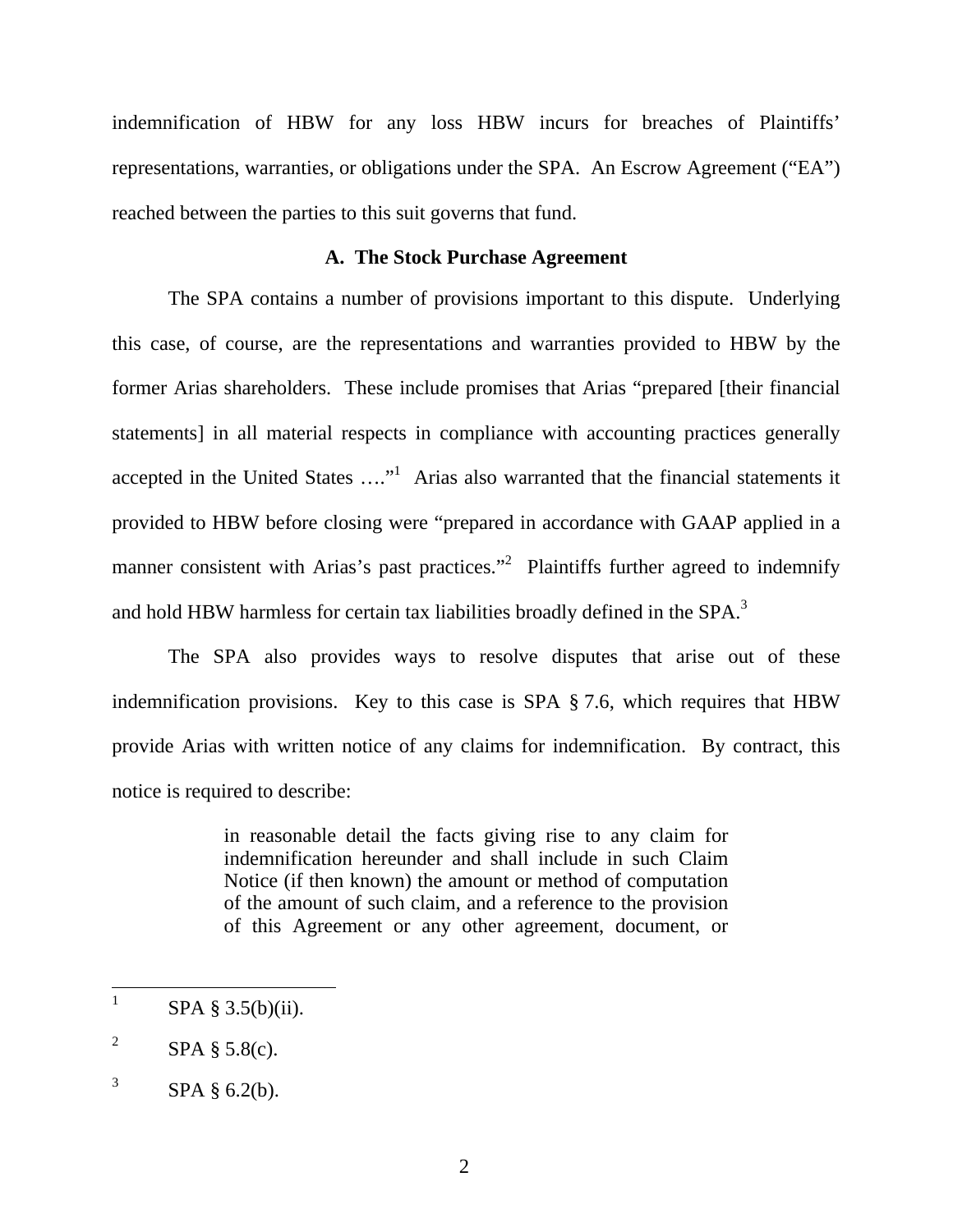instrument executed hereunder or in connection herewith upon which such claim is based. $4$ 

The SPA also contains two significant provisions addressing the resolution of tax disputes, as opposed to other types of claims. SPA  $\S 6.2(c)$  requires HBW to give Plaintiffs notice within 15 business days of any written assessment by a governmental authority of taxes for which Plaintiffs are liable. The purpose of this requirement is to ensure that Plaintiffs can preserve their rights to dispute, negotiate or settle tax claims with that governmental authority. Additionally, the Agreement requires that the validity of any disputed tax claims made against the escrow be determined through mandatory arbitration. Finally, as a general matter, the SPA provides that all obligations contained therein are to be carried out in good faith, promptly, and in accordance with the terms of the Agreement.

## **B. The Escrow Agreement**

In accordance with the SPA, which requires \$25 million to be held in escrow until November 8, 2004, HBW and the Arias shareholders entered into an Escrow Agreement dated November 8, 2002. Like the SPA, this agreement also contains certain provisions of importance to the current dispute.

To the extent HBW seeks to rely on an indemnity claim to keep funds in escrow, the EA required HBW to provide notice to the Arias shareholders of any indemnity claims on or before November 8, 2004.<sup>5</sup> After that date, HBW is required to release any funds in excess of the amounts noticed from escrow. EA § 3(b) sets out the form of an

 $\frac{1}{4}$ SPA § 7.6(a).

 $\frac{5}{10}$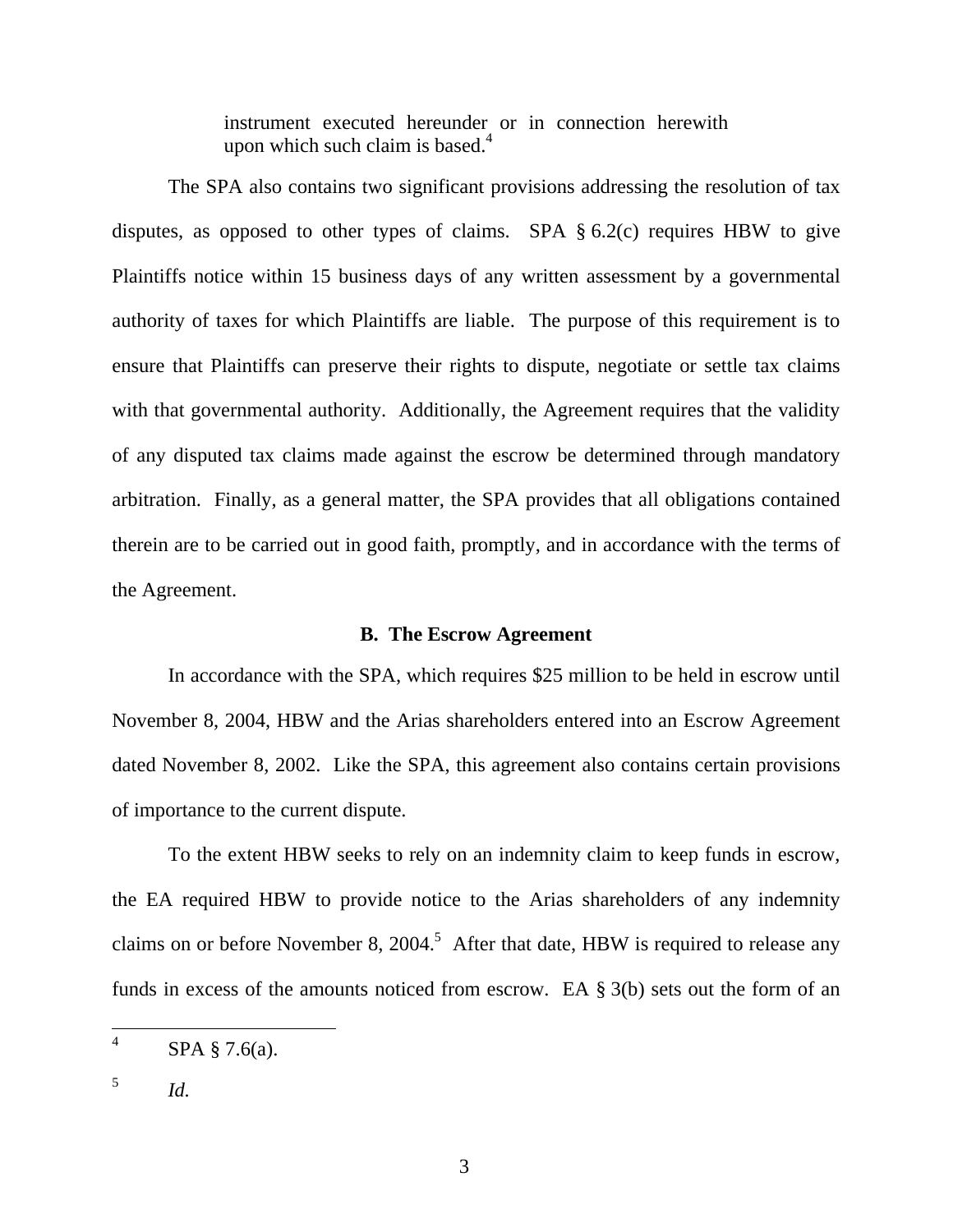effective claim notice. Briefly, that provision requires that HBW write to the "sellers and Escrow Agent certifying that they are making a claim in good faith and specifying in reasonable detail the nature and dollar amount of any claim it may have under Article 7 and Section 6.2 of the Purchase Agreement."6 Escrow funds held based on a claim for which HBW failed to give proper notice would be held without justification.

If HBW issues a claim notice against the escrowed funds, Arias has the right to dispute that claim within 30 days of receipt by issuing a Counter-Notice to both HBW and the Escrow Agent. The EA provides that any dispute about amounts being held in escrow that cannot be resolved by the parties alone is to be pursued through the dispute resolution procedures set out in the SPA.<sup>7</sup>

#### **C. HBW's Indemnity Claims**

Pursuant to the procedures set forth in both the SPA and the EA, HBW has asserted three types of indemnity claims against the \$25 million currently in escrow. First, HBW has asserted claims for \$2 million in state and local taxes (the "SALT claims"). These claims were made initially in a letter to Plaintiffs dated March 25, 2004, $8$ in which HBW stated that:

 $\frac{1}{6}$ EA § 3(b).

<sup>7</sup> Compl. ¶ 38.

<sup>8</sup> Plaintiffs argue that it is inappropriate for HBW to selectively submit unauthenticated documents, in the form of the claim notices, that are concededly outside the pleadings to establish the reasonableness of its claim descriptions, and then to seek final resolution of the reasonableness issue based on the untested contents of the document. Pls.' Ans. Br. at 21. On this motion to dismiss, however, the Court expresses no opinion as to the reasonableness of the notices other than to decide that Plaintiffs' claims survive the motion to dismiss. The Court considers it appropriate to rely on the claim notices in that limited sense.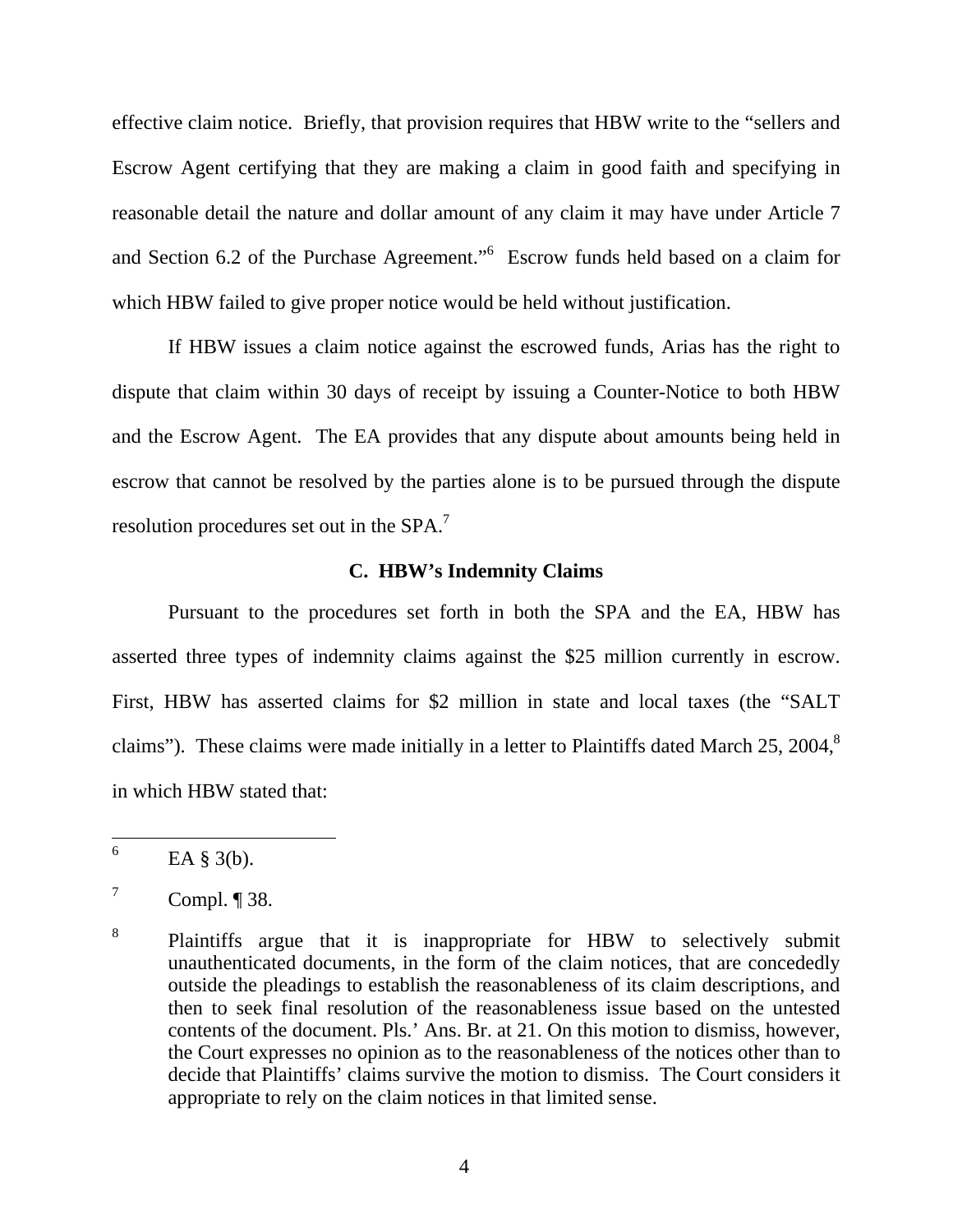[T]he Department of Revenue of the State of Arkansas has contacted HBW with respect to sales taxes owed by Home Buyers Resale Warranty Corporation. Based on certain information from PricewaterhouseCoopers, HBW currently estimates that HBW, the Company and/or its subsidiaries may have \$2 million in unpaid state and local tax liability ("SALT Liability") in various jurisdictions, including Arkansas, for the Pre-Closing Period.<sup>9</sup>

Second, Defendants gave notice of \$4 million in claims for "unclaimed property"

liability in a March 25, 2004 letter. As to these claims, HBW noted that:

[T]he State Treasurer for the State of Colorado has contacted HBW with respect to unclaimed property and reports thereon. Based on information from PricewaterhouseCoopers, HBW currently estimates that HBW, the Company and/or its subsidiaries may have \$4 million in liability related to amounts owed in connection with the failure to file unclaimed property reports and/or deliver unclaimed property to the proper governmental authorities ("Unclaimed Property Amounts") in various jurisdictions, including Colorado, for the Pre-Closing Period. $^{10}$ 

HBW supplemented this information in a letter of October 12, 2004. In that communication, HBW wrote that Arias owed \$1,102,572 in unclaimed property amounts to Colorado.<sup>11</sup> It further stated that "additional Unclaimed Property Amounts may exist, both in Colorado and in other states in which the Company does business, for which indemnification may be applicable." $12$ 

Third, HBW provided notice of a claim in excess of \$25 million for an alleged financial misstatement relating to Arias's financial information for the years 1999-2001.

<sup>—&</sup>lt;br>9 Clark Decl. Ex. D.

 $10$  *Id.* 

 $11$  Clark Decl. Ex. E.

 $12$  *Id.*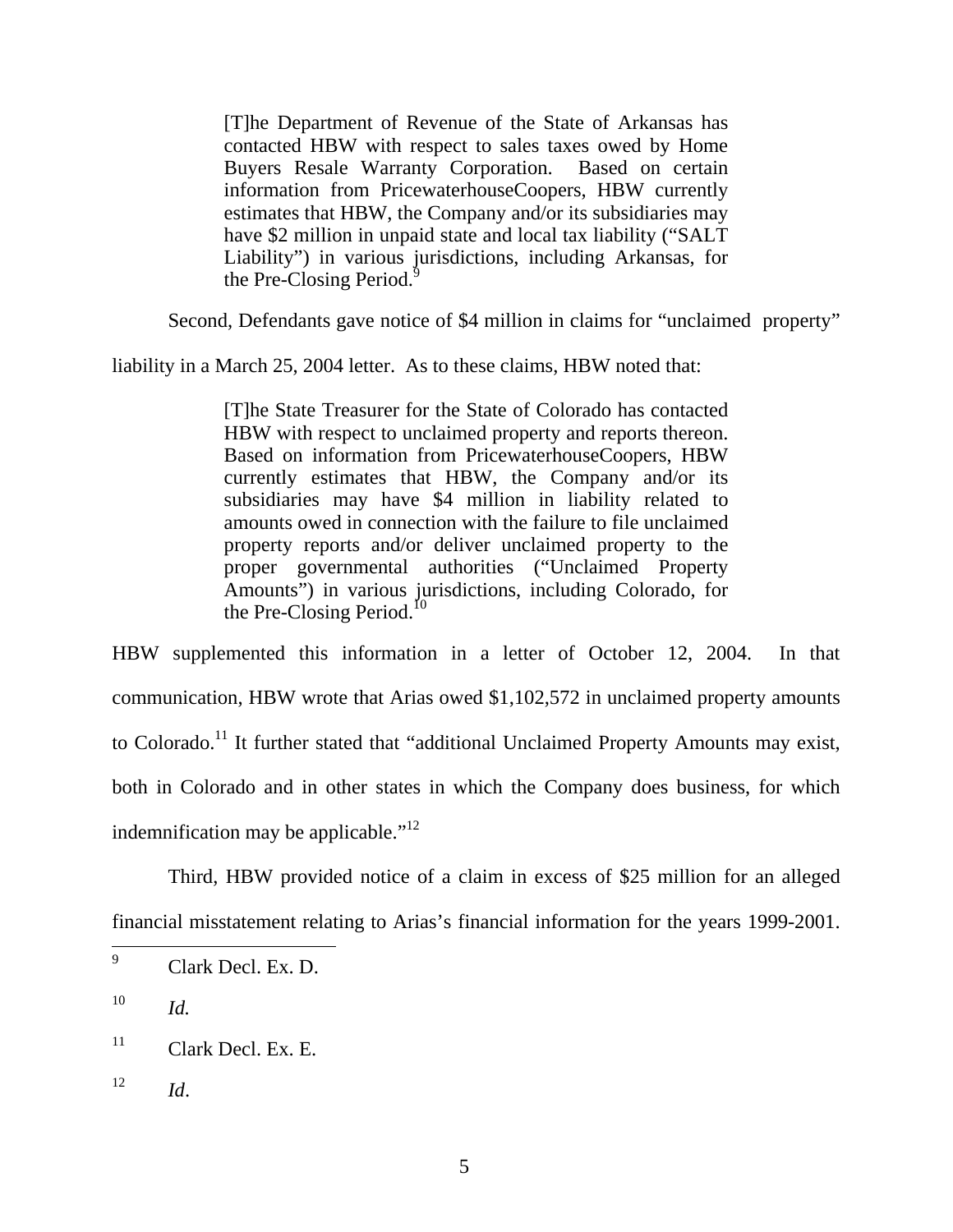This claim, also introduced in the October 12, 2004 letter, was summarized by HBW as

follows:

It is now clear that the Company's audited financial statements for the fiscal years ended December 31, 2001, 2000 and 1999 were not prepared in all material respects in compliance with accounting practices generally accepted in the United States, contrary to the representation made to HBW in Section 3.5(b) of the Agreement.

Based on our current information, if such financial statements had been prepared in compliance with accounting practices generally accepted in the United States, the Company would have shown significantly reduced net income, and potentially even net losses, for each of the fiscal years ended December 31, 2001, 2000 and 1999. We believe, as a result of extensive, ongoing investigations and consultation with our accountants, that the financial statements were erroneously prepared due to the application of an inappropriate revenue recognition methodology. $13$ 

HBW gave final notice of its claims on November 4,  $2004$ ,<sup>14</sup> just four days before

any unclaimed funds were to be released from escrow. Regarding the SALT claims and

unclaimed property claims, the notice stated:

As you know, the Companies are subject to claims by various jurisdictions that have asserted or will assert that the Companies are liable for unpaid sales taxes on certain services. The Companies are also subject to claims by various jurisdictions that the Companies are liable for use taxes on property purchased by the Companies. Finally, the Companies are subject to claims from various jurisdictions for failure to properly escheat unclaimed property. For example, Buyer on behalf of certain of its subsidiaries

<sup>13</sup> <sup>13</sup> *Id*.

 $^{14}$  Clark Decl. Ex. G.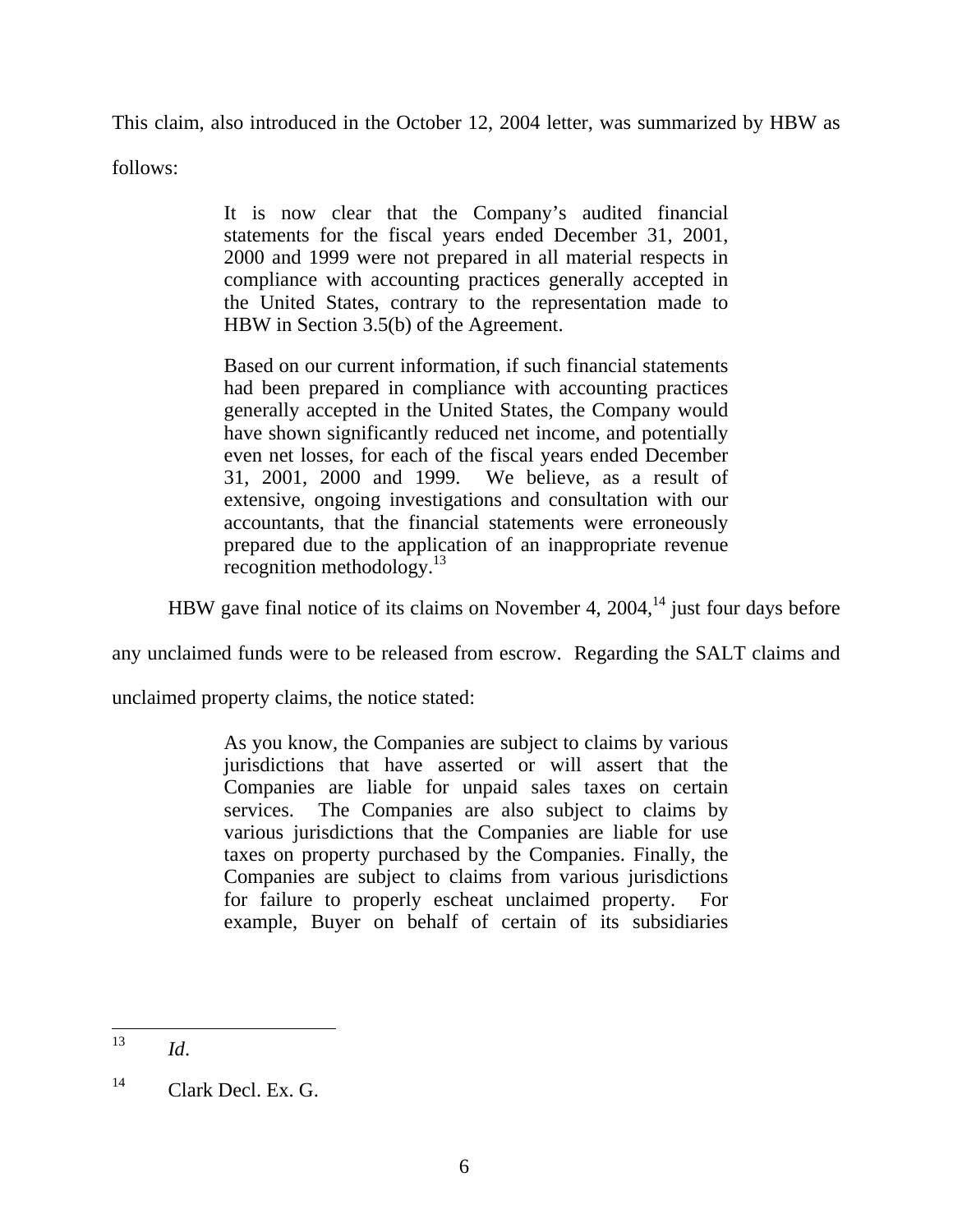recently reached an agreement to pay the State of Colorado over \$1 million.15

The November 4 letter also provided further details about the claim for misstated

finances. It stated that Arias's financial statements:

[W]ere not prepared in accordance with GAAP primarily as a result of the failure to properly recognize revenue as required by the Securities and Exchange Commission's Staff Accounting Bulletin No. 101, *Revenue Recognition in Financial Statements* ("SAB 101"). This failure to properly report revenue caused numerous line items of the Financial Statements to be misstated, and caused the Financial Statements to fail to present fairly in all material respects the financial position, results of operations, retained earnings and cash flows, as applicable, of Arias and the Operating Companies.

\* \* \* \*

While our investigation is ongoing, we believe for example that proper application of SAB 101 would result in deferral of approximately \$14.7 million of revenue, net of deferred acquisition costs and deferred tax expense, for the year ended December 31, 2001. Accordingly, net income should have been reported as a loss of at least approximately \$2.4 million for the year ended December 31, 2001. Other periods represented in the Agreement are similarly misstated.<sup>16</sup>

None of these claims, other than the unclaimed property claim as to Colorado, is

expressly quantified in the sense of providing a final number for potential damages to

HBW. Nor does it appear that any of the tax claim notices were issued in conjunction

with a written assessment of potential liability authored by a governmental authority.

# **D. The Parties' Contentions**

<sup>15</sup> *Id.* 

 $^{16}$  *Id.*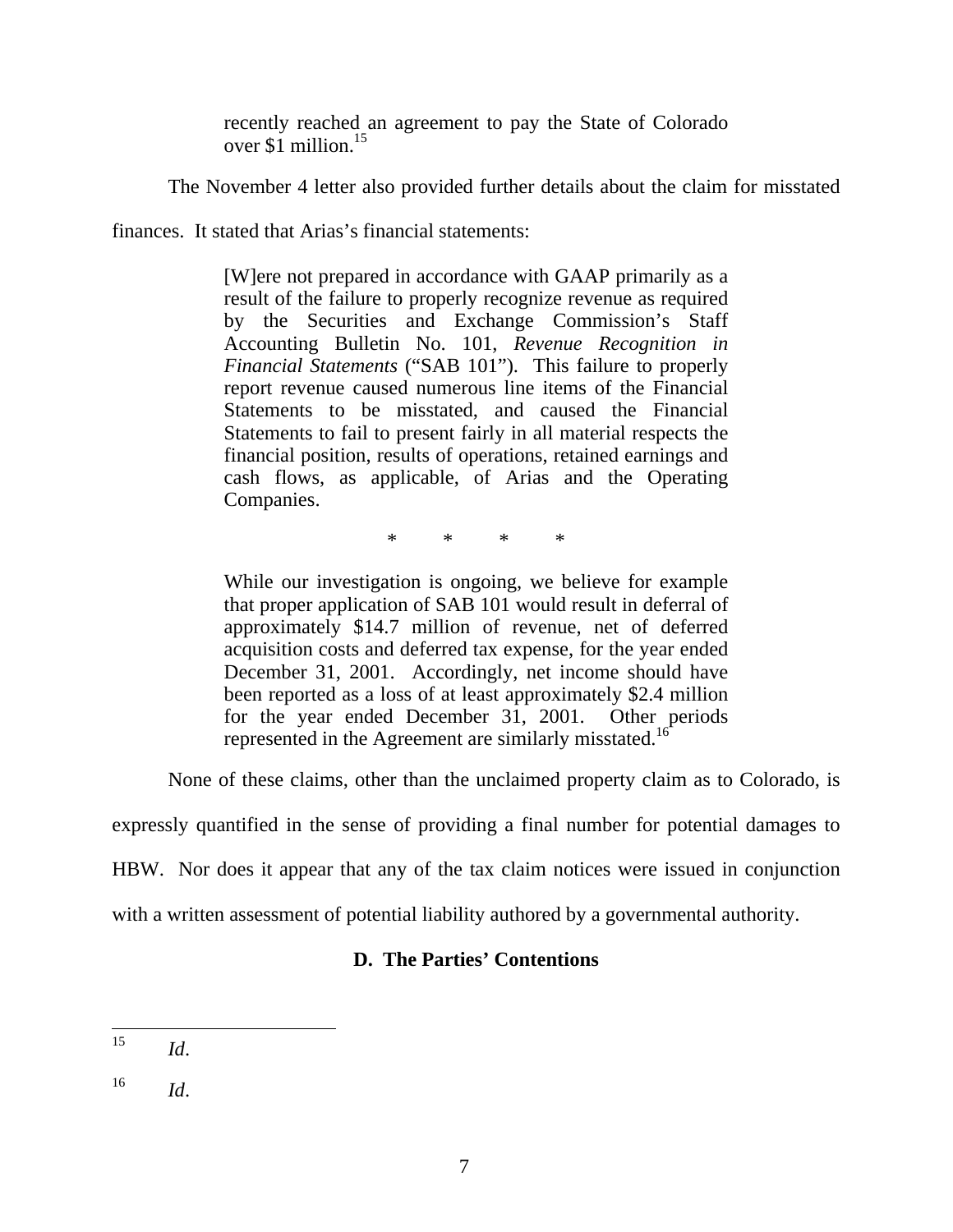Plaintiffs' Complaint purports to assert seven separate, but somewhat overlapping, causes of action. Count I is an overarching declaratory judgment claim covering all of the issues with respect to the SALT claims, the unclaimed property claims and the financial misstatement claim. Counts II through IV each allege breach of contract. Count II asserts a breach based on deficient notice, bad faith, and HBW's failure to mitigate damages with respect to the unclaimed property claims. Further, Count II asks this Court to determine whether the unclaimed property claims fall within the definition of "taxes" within the terms of the SPA. Count III is a breach of contract claim alleging insufficient notice of the financial misstatement claim and that HBW made the claim in bad faith. Count IV accuses HBW of breach of contract based on deficient notice, bad faith, and its failure to mitigate damages with respect to the SALT claims. Additionally, Count IV asks this Court to determine whether the SALT claims are "taxes" within the terms of the SPA. Count V alleges that HBW breached an implied duty of good faith and fair dealing. Count VI seeks a declaratory judgment that the \$27 million HBW attributed to the noncompetition agreements it received from the individual Plaintiffs should be treated as consideration for the SPA. Count VII asks this Court to reform the contract between the parties to reflect that the entire purchase price was consideration for the Arias stock.

Plaintiffs seek two primary forms of relief based on those allegations: 1) to have the \$25 million released from escrow, and 2) a declaratory judgment that the \$27 million HBW attributed to the noncompetition agreements should be treated instead as consideration for HBW stock.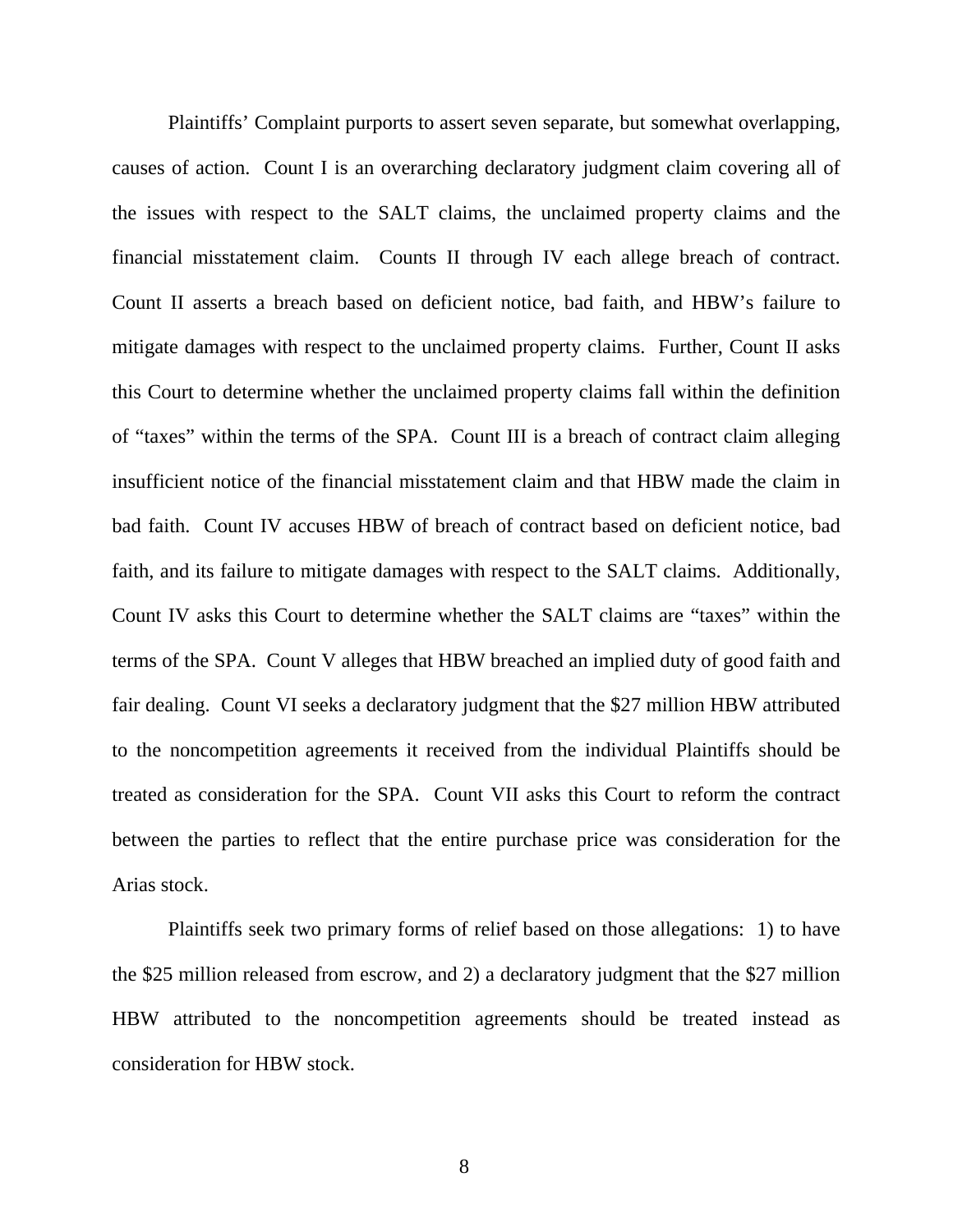Defendants have moved to dismiss all the counts of the Complaint based on three arguments. First, Defendants argue that Plaintiffs' Complaint should be dismissed because HBW's claim notices fully comply with all the relevant requirements of both the SPA and the EA. Second, in Defendants' view, Plaintiffs have failed to allege that any of HBW's claim notices were made in bad faith. Finally, Defendants maintain that both the SALT claims and the unclaimed property claims should be dismissed in favor of arbitration pursuant to SPA § 6.2(d).

 Plaintiffs respond to the current motion by arguing that HBW's claim notices are governed by Section 3(b) of the EA rather than Section 7.6 of the SPA, and that under Section 3(b), the notices are inadequate as a matter of law. Plaintiffs additionally maintain that they have sufficiently pled bad faith to survive a motion to dismiss, having alleged the particulars of an "unlawful scheme to deprive the Former Arias Stockholders of \$25 million of escrowed funds now due them" under the  $SPA$ <sup>17</sup>. Finally, Plaintiffs dispute Defendants' suggestion that the unclaimed property claims are subject to arbitration, urging that those claims do not fall within the definition of "taxes" contained in the SPA.

#### **II. PROCEDURAL HISTORY**

The procedural background of this dispute is somewhat complex, and is briefly summarized here. Plaintiffs filed the Complaint in this action on November 10, 2004. On July 12, 2005, Defendants moved to stay discovery, pending resolution of their copending motion to dismiss. On September 20, 2005, the Court granted in part and denied

 $17$ Compl.  $\P$ 1.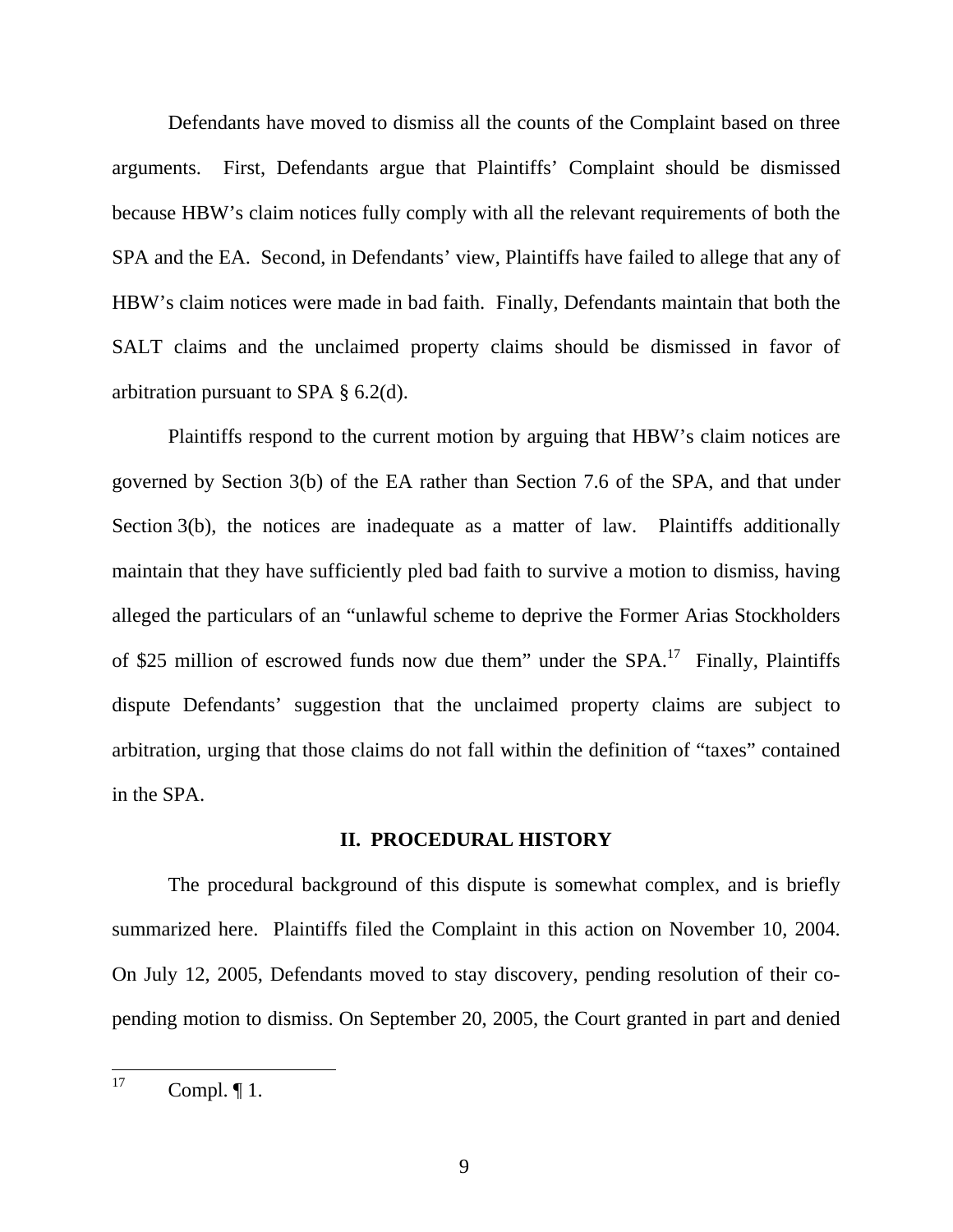in part Defendants' motion to stay. Specifically, the Court essentially stayed all discovery as to the merits of the underlying disputes at issue in this case relating to the indemnification and escrow related claims, but allowed discovery otherwise, including discovery as to the various procedural issues, such as the adequacy of notice under either Section 3(b) of the EA or Section 7.6 of the SPA.<sup>18</sup> On August 3, 2005, Defendants formally initiated arbitration proceedings with respect to the SALT claims and the unclaimed property claims. On August 23, 2005, Defendants moved to compel arbitration. That motion has been briefed, but not yet argued.

Concurrently, on August 24, 2005, HBW filed suit against the current Plaintiffs in the United States District Court in the District of Delaware, seeking indemnification for losses in excess of \$25 million based on the financial misstatement claim. That suit, however, was voluntarily dismissed on September 26, 2005, as a result of this Court's decision on Defendants' motion to stay discovery.

## **III. ANALYSIS**

#### **A. Standards**

When considering a motion to dismiss under Court of Chancery Rule 12(b)(6), the court must assume the truthfulness of all well pled facts in the complaint and view those facts and all reasonable inferences drawn from them in the light most favorable to the nonmoving party.<sup>19</sup> Conclusory allegations that are unsupported by facts contained in the

<sup>18</sup> 18 *Bonham v. HBW Holdings, Inc.,* 2005 Del. Ch. LEXIS 143 (Del. Ch. Sept. 20, 2005).

<sup>19</sup> *Anglo American Sec. Fund, L.P. v. S.R. Global Int'l Fund, L.P.*, 829 A.2d 143, 148-49 (Del. Ch. 2003).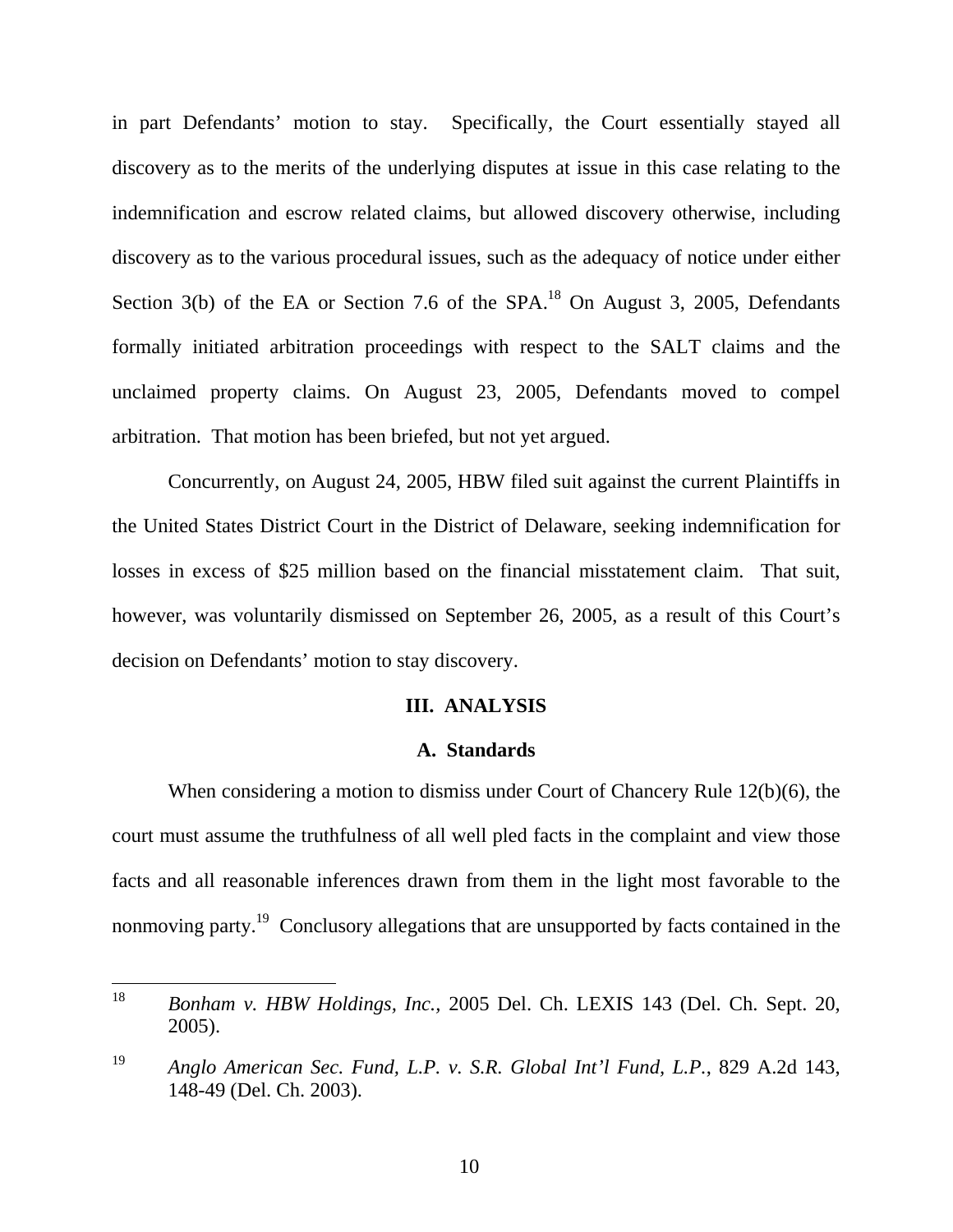complaint, or any documents integral to the complaint and incorporated by reference therein, will not be accepted as true.<sup>20</sup> Dismissal is appropriate under Rule 12(b)(6) only when it appears with reasonable certainty that the plaintiff would not be entitled to relief under any reasonable set of facts properly supported by the complaint and any integral documents incorporated by reference therein.<sup>21</sup>

#### **B. Contract Interpretation**

The interpretation of a contract is a matter of  $law<sup>22</sup>$  Contract language that is clear and unambiguous should be given its ordinary and usual meaning.<sup>23</sup> If an ambiguity exists, the court must construe the contract language against the drafter.<sup>24</sup> A contract is ambiguous, however, only when the provisions in controversy are reasonably or fairly susceptible to different interpretations or may have two or more different meanings. The standard of interpretation is that of a reasonable person in the position of the parties.<sup>25</sup>

#### **1. Adequacy of Notice**

Defendants' position in this case is that the claim notices that they provided to Plaintiffs on March 25, October 12, and November 4, 2004 are adequate as a matter of law to establish legitimate claims in excess of \$25 million against the escrow. This

<sup>20</sup> *Id.* 

 $^{21}$  *Id.* 

<sup>22</sup> *See Hudson v. State Farm Mut. Ins. Co.,* 569 A.2d 1168, 1170 (Del. 1990).

<sup>23</sup> *See Rhone-Poulenc Basic Chem. Co. v. Am. Motorists Ins. Co.,* 616 A.2d 1192, 1195 (Del. 1992).

<sup>24</sup> *Id.* at 1196.

 $^{25}$  *Id.*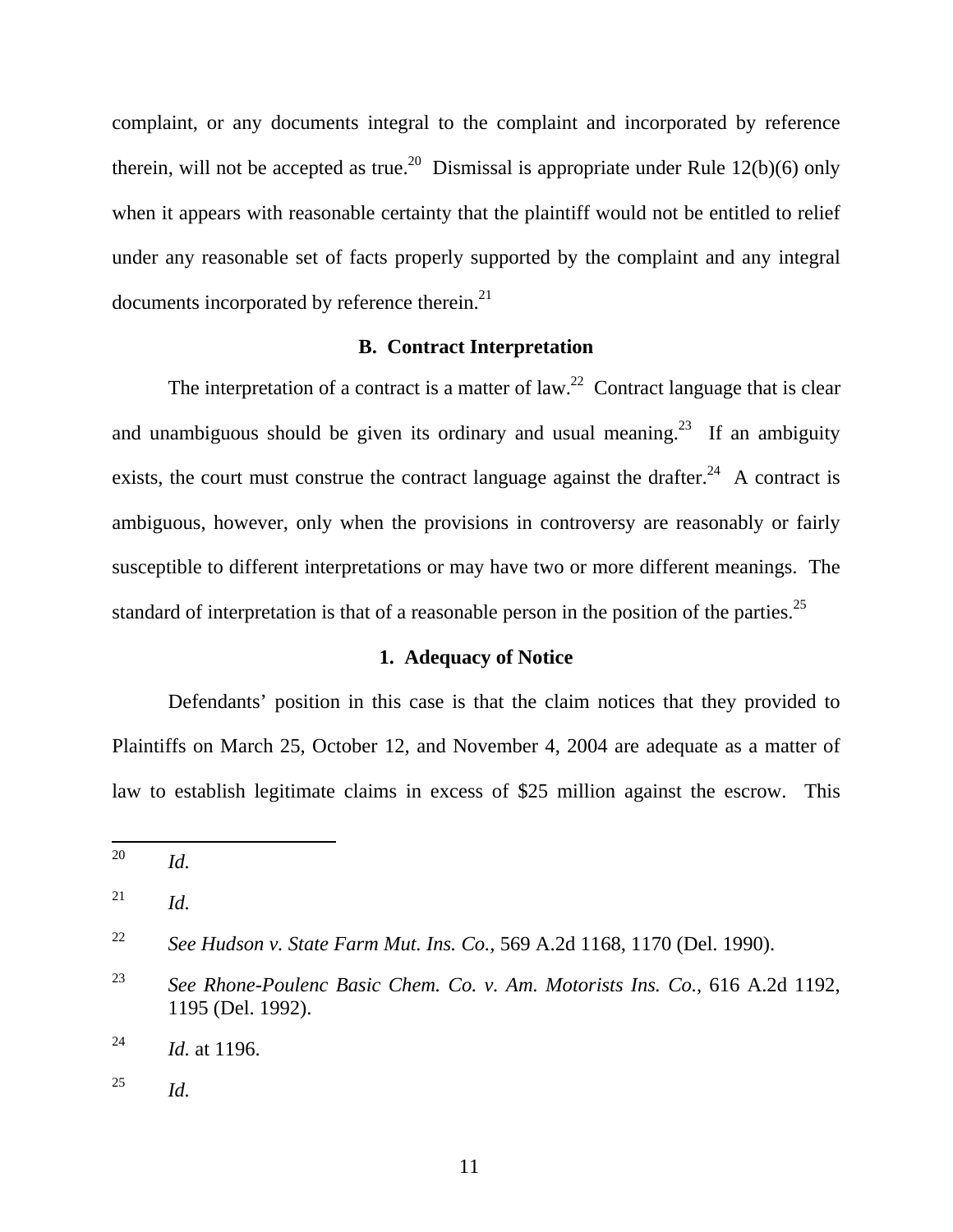position is based, fundamentally, on Defendants' contention that the form of notice due to Plaintiffs is governed by Section 7.6 of the SPA, which requires that the notice provide a reasonable description of the claim, and that possible damages be set out only "if then known." Under these requirements, say Defendants, HBW's letters setting out its claims fully satisfy the SPA, and thus Plaintiffs' breach of contract claims based on inadequacy of notice must be dismissed. Further, Defendants assert that Section 3(b) of the EA, which does not contain the "if then known" qualification, requires essentially the same claim notice as Section 7.6 of the SPA. Therefore, Defendants argue, HBW's notices meet its contractual obligations even if the court exclusively applies the requirements of the Escrow Agreement.

Plaintiffs' position is more complex. As to nontax claims, Plaintiffs argue that Section 3(b) of the EA rather than Section 7.6 of the SPA governs the form of notice due to Plaintiffs. This is significant because Section 3(b) requires both a reasonable description of the claim as well as a reasonably detailed analysis of possible damages. This, Plaintiffs argue, differs significantly from the language of the SPA, which requires designation of the "amount or method of computation" only "if then known." Plaintiffs claim that the notice of HBW's nontax, financial misstatement claim fails to satisfy the requirements of EA  $\S$  3(b) in terms of damages.<sup>26</sup>

Plaintiffs assert that Section 3(b) applies equally to HBW's tax claims. In addition, however, Plaintiffs maintain that Sections 6.2(b) and (c) of the SPA require that tax claims against the escrow must be accompanied by a "written assessment for taxes for

<sup>26</sup> Plaintiffs concede that HBW's notice of the financial misstatement claim adequately describes the nature of the claim. Pls.' Ans. Br. at 19.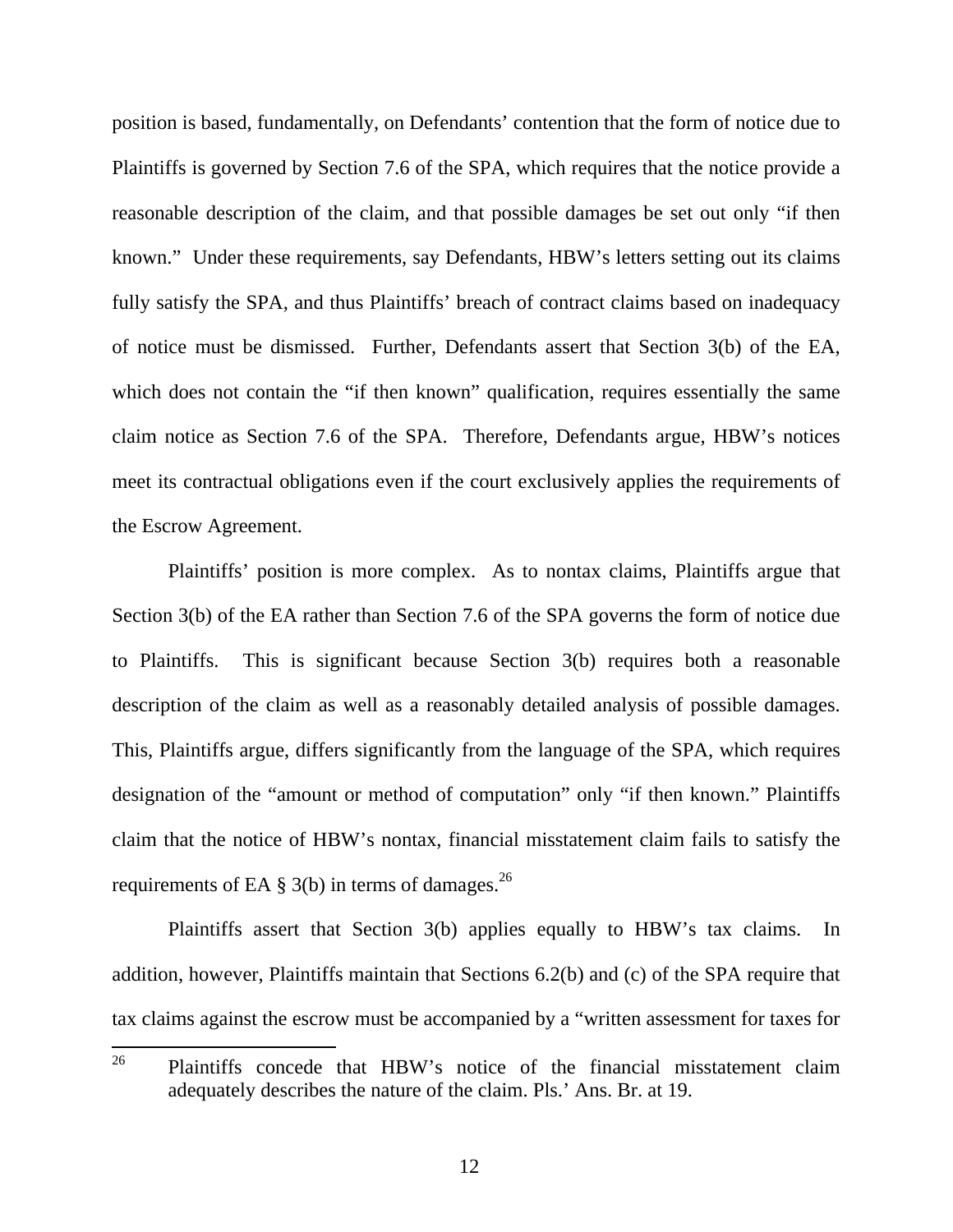a taxable period within the scope of the Former Arias Stockholders' period of responsibility." Plaintiffs' Complaint challenges the adequacy of HBW's notices of its SALT claims and unclaimed property claims because they included no written assessment, and failed to provide a sufficient description of the claims and of damages.

Both parties acknowledge that a certain tension exists between the differing notice provisions of the SPA and the EA. Defendants urge the Court to conclude that the "if then known" language in SPA § 7.6, qualifying the requirement for a claim notice to address damages, should be read into Section 3(b) of the EA as well. Plaintiffs disagree, arguing that the absence of that language in Section 3(b) reflects the parties' intention to require damages information for an effective claim notice against the escrow account. For purposes of Defendants' motion to dismiss, the Court need not resolve this dispute conclusively. On a motion to dismiss, all Plaintiffs must show is that EA § 3(b) is reasonably or fairly susceptible to the interpretation they advance from the viewpoint of a reasonable person in their position. If that is true, the Court ultimately will either adopt Plaintiffs' position or conclude that the meaning of EA § 3(b) is ambiguous. Either way however, the Court would not be able to reject Plaintiffs' construction of Section 3(b), and adopt Defendants' position, at the pleading stage.

In my opinion, Plaintiffs' construction of Section 3(b) is at least sufficiently plausible to warrant applying it in the context of Defendants' motion. The perceived tension between Section 7.6 and Section 3(b) is easily resolved by applying the notice requirement found in Section 7.6 to indemnification claims, and the notice requirement in

13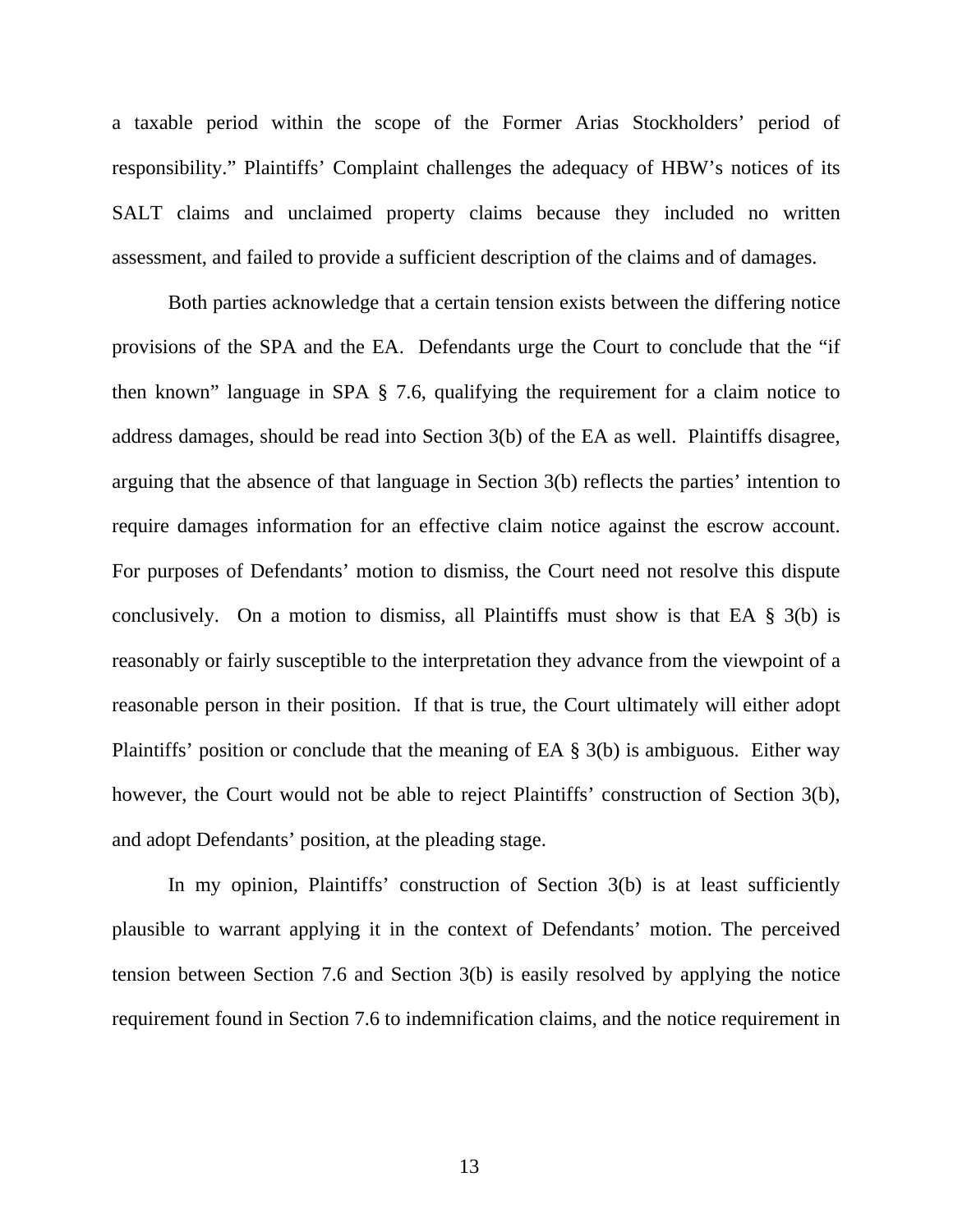Section 3(b) to claims against the escrow.<sup>27</sup> Under the plain language of the SPA, if HBW makes a claim for indemnification, it is required to satisfy only the somewhat lesser requirements of Section 7.6. To use that claim against the escrow, however, HBW is required to set forth a clearer explanation of the claim and the possible damages it entails. This difference is not only consistent with the contract language, but it is also commercially reasonable. Holding funds in escrow that are meant to be paid to the Seller is a significant step that the contracting parties reasonably surrounded with heightened procedure. In contrast, fewer such protections would logically appear to be necessary if HBW chooses not to rely upon a claim as a basis to preclude disbursement of escrow funds.<sup>28</sup> In that case, for example, the time period in which HBW could bring its claims would be, in some circumstances, longer than the two year escrow period.<sup>29</sup>

A similar interpretation resolves the parties' dispute as to the requirement of a written assessment for tax claims. Reading the plain language of the SPA, it is clear that Sections 6.2(b) and (c) of the Agreement are not meant to describe the content of a claim notice against the escrow. Rather, 6.2(c) of the SPA is designed to ensure that once a

<sup>27</sup> The Court does not mean to suggest, however, that Defendants' reliance on SPA  $\S$ 7.6 is anything other than in good faith.

<sup>&</sup>lt;sup>28</sup> The same would be true if at the time HBW provided notice of its indemnification claim, the information available to it was not sufficiently definitive to support tying up the escrow funds. Based on the Complaint, it appears that such an indemnification claim might still survive, but it would lack the security provided by the escrow.

<sup>&</sup>lt;sup>29</sup> Section 7.5(b) of the SPA states that the indemnification provided for in Article 7 of the SPA shall terminate two years after the closing date, except that each party's indemnification obligations will continue past that date for certain enumerated claims. Among these, the Agreement provides that claims as to covenants made by the other party will continue indefinitely. SPA  $\S 7.5(b)(i)$ .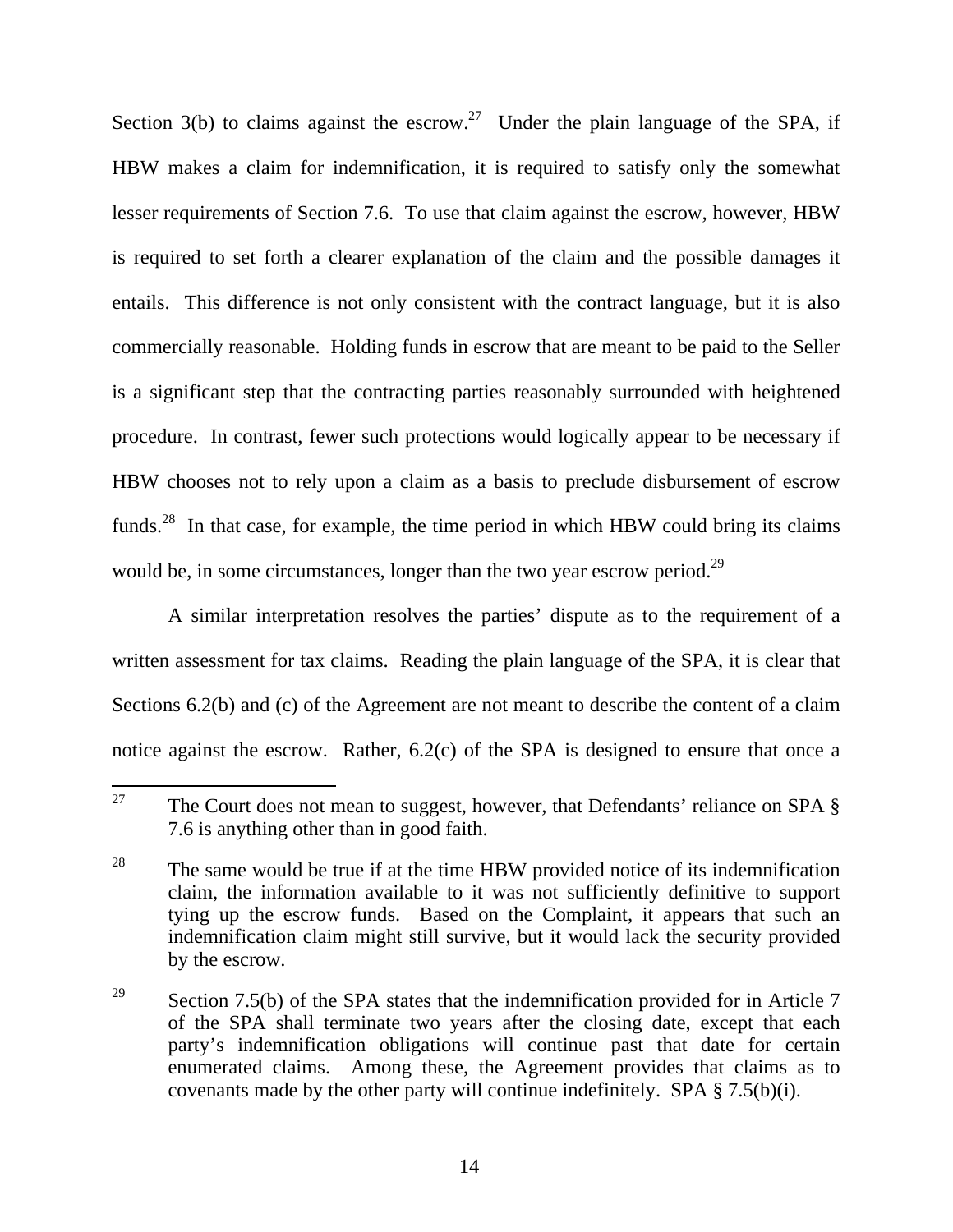governmental authority sets formal tax proceedings underway against Sellers by issuing a written assessment, Sellers are given the opportunity to defend, settle, or otherwise resolve the claim made by the governmental authority. Section 6.2(c) also imposes certain time limitations, so that the parties can determine who intends to defend or challenge the assessed tax claim. When the issue simply involves whether funds will continue to be held in escrow, however, Section 3(b) of the Escrow Agreement governs the parties' behavior, and no written assessment is required.

 Applying only EA Section 3(b) to the issue of the adequacy of notice, therefore, the Court concludes that Plaintiffs have pled sufficient facts to survive a motion to dismiss, at least in part, on all their claims. As to the SALT claims, the Court cannot say that HBW's notice that Arias "may have \$2 million in unpaid state and local tax liability" from several states, some of which presumably are not identified, is sufficient as a matter of law.<sup>30</sup> Nor can the Court conclude that HBW was sufficiently forthcoming in estimating damages under the financial misstatement claim for some unknown sum in excess of \$25 million. As to the unclaimed property claims, the Court holds that Plaintiffs cannot further challenge the adequacy of HBW's notice of damages as they relate to the approximately \$1 million Colorado claim set out in HBW's letter of October 12, 2004. The Court does not grant Defendants' motion to dismiss as to the unclaimed property claims, however, because Plaintiffs may still show that any claim for damages in excess of that figure was improperly noticed, and that the description of the claims

<sup>30</sup> Clark Decl. Ex. D. Moreover, the notice provides little detail about the exact type of state and local tax claims HBW has against Plaintiffs, stating only that "the Department of Revenue of the State of Arkansas has contacted HBW with respect to sales taxes owed by Home Buyers Resale Warranty Corporation."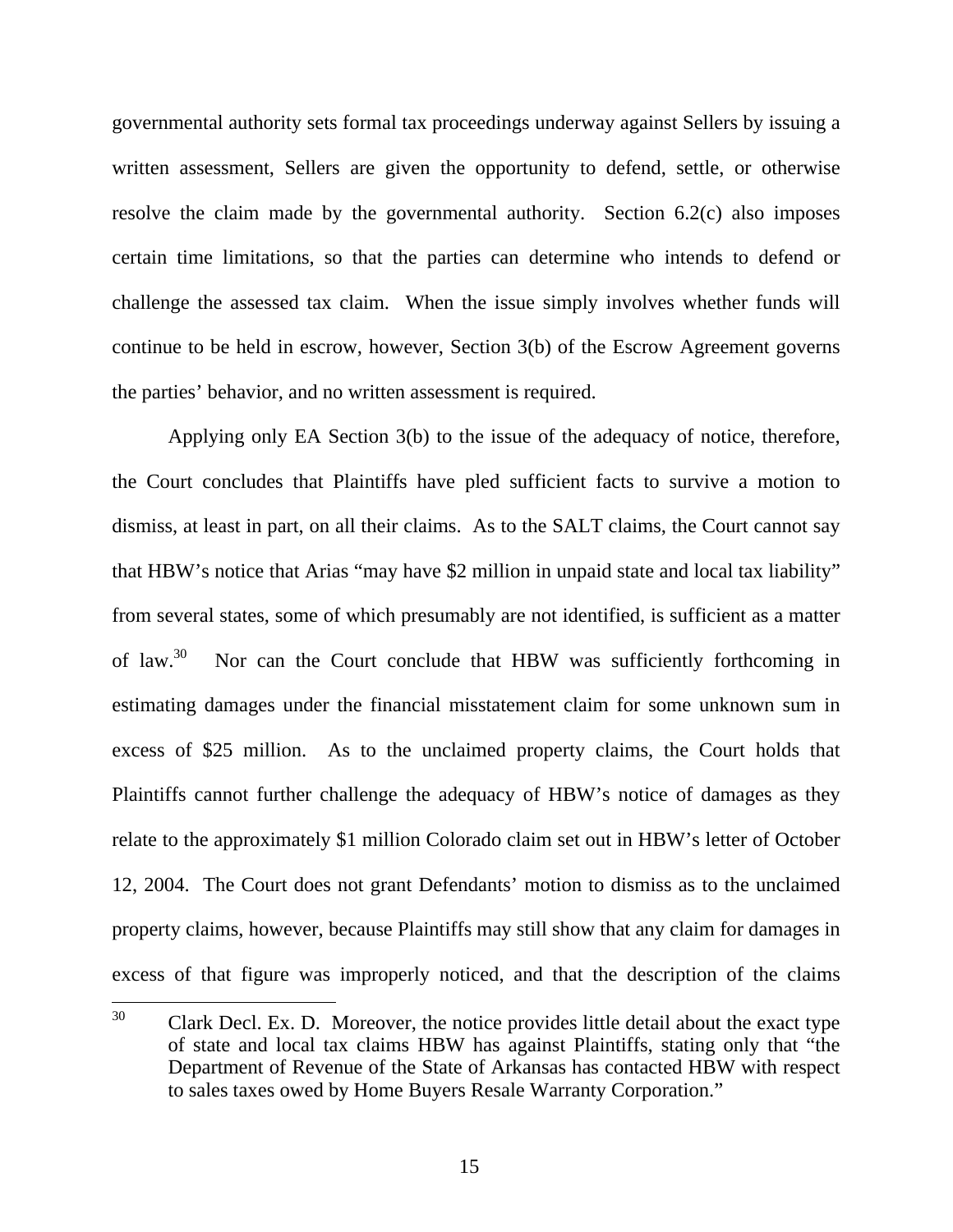themselves were deficient. In sum, the Court cannot find at this early stage of the litigation that HBW satisfied the requirements of the Escrow Agreement in providing notice to the former shareholders of Arias of its intention to hold escrow funds past November 8, 2004. The Court, therefore, will await further factual development on the various notice issues.

## **2. The Tax and Nontax claims**

Even if identical notice requirements apply to tax and nontax claims, the issue of whether certain claims are "tax claims" under the SPA remains important to this case. One reason is because the SPA provides that all tax claims are subject to mandatory arbitration.31

Preliminarily, the parties do not dispute that the SALT claims are tax claims under the SPA. The Court agrees, and notes that they appear subject to mandatory arbitration. The Court further notes that it has already ruled, in its September 20, 2005 letter, that the question of whether the parties reached an agreement as to the allocation of the Arias purchase price is not a tax dispute.<sup>32</sup> Similarly, the financial misstatement claim is not a tax claim, and neither party contends otherwise.

 $31$ An additional reason that the tax or nontax status of a claim might be of importance is the liability "basket" established by Section 7.5(c)(ii) of the SPA. That section provides that an indemnified party is only indemnified to the extent that the aggregate amount of all claims made against the Seller or Buyer exceeds \$2,500,000. The basket does not apply, however, to losses with respect to the breach of any "Covenant" contained in the Agreement. Plaintiffs allege that HBW is attempting to avoid the basket by recharacterizing unclaimed property claims as "Taxes" within the meaning of the SPA. Compl. ¶ 66.

<sup>32</sup> *Bonham,* 2005 Del. Ch. LEXIS 143, at \*11.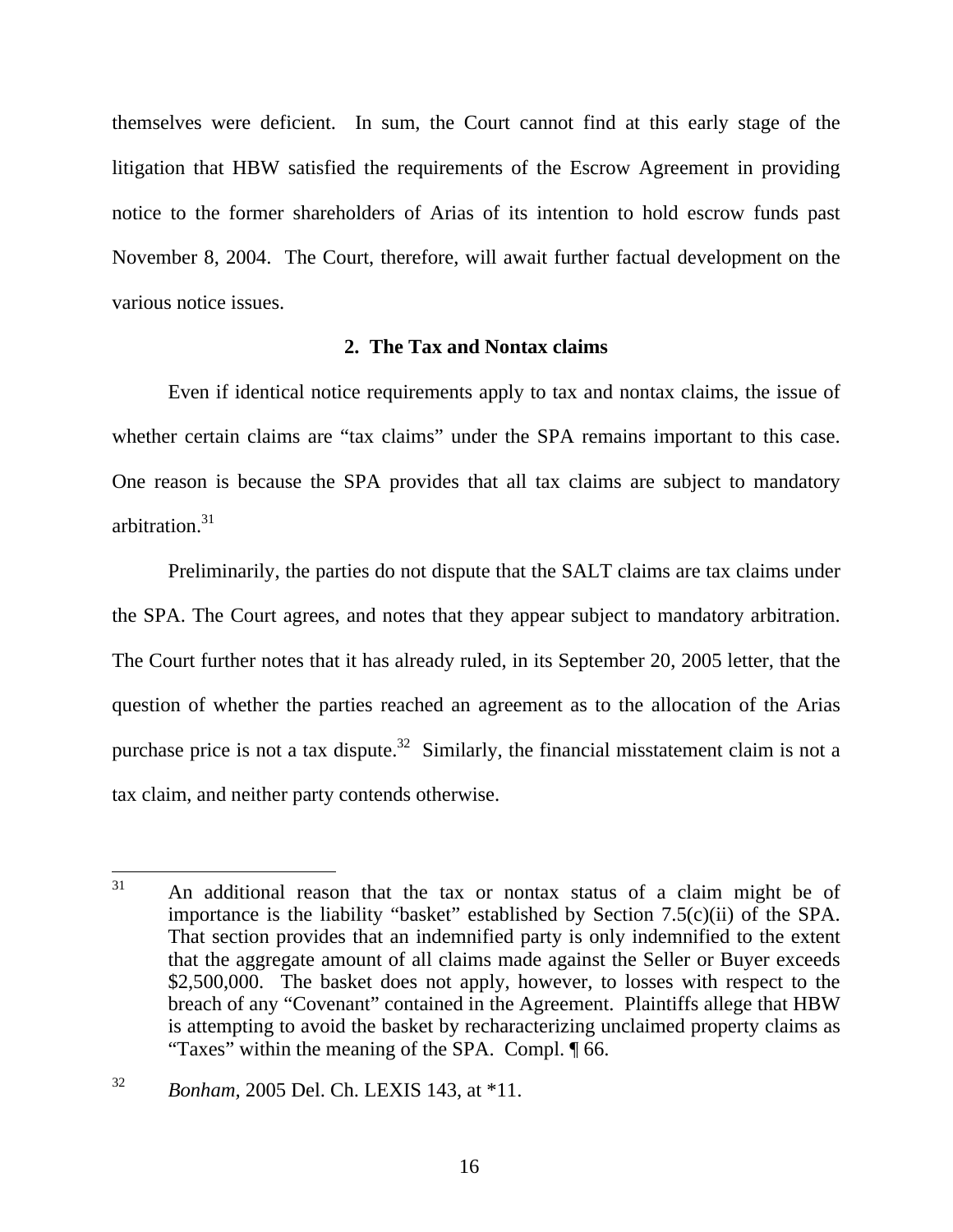This leaves, therefore, only the unclaimed property claims. As a threshold matter, Defendants first argue that this Court lacks jurisdiction to decide whether the unclaimed property claims are tax claims subject to mandatory arbitration. Defendants explain their suggestion that the Court must leave the interpretation of the contract provisions compelling arbitration to the arbitrator itself with the claim that Delaware law requires precisely such a liberal construction of the arbitration clause. Even if the Court takes up the question of whether the unclaimed property issue is subject to arbitration, however, Defendants' position is that this claim is plainly a tax issue under the broadly written definition of "taxes" in the SPA, and is therefore subject to arbitration. Plaintiffs oppose both positions.

 As to the jurisdictional issue raised by Defendants, it is a matter of black letter law that this Court has jurisdiction to determine whether any of these claims implicate "taxes" subject to arbitration. Arbitration is a matter of contract, and a party cannot be required to submit to arbitration any dispute which they have agreed not to submit. $33$  Although there is a "liberal federal policy favoring arbitration agreements," equally followed in

<sup>33</sup> <sup>33</sup> *Howsam v. Dean Witter Reynolds, Inc.*, 537 U.S. 79, 83 (2002). The Defendants rely on *Univ. of Del. v. Wyman Elec. Serv. Co.,* 1994 Del. Ch. LEXIS 153, at \*7 (Del. Ch. Aug. 11, 1994), for the proposition that "the scope of an arbitration agreement ordinarily is determined by the arbitrator and not by a Court." Therefore, Defendants argue, the Court should compel arbitration where the arbitrability of an issue is in question. As that case also acknowledges, however, "the question of arbitrability of a dispute is normally an issue for judicial determination." *Id.* In certain rare cases of factual ambiguity, where the party resisting arbitration has raised defenses that go to the merits of the issue to be arbitrated, it is true that some courts have referred the matter of arbitrability to the arbitrator. The present case, however, does not present the kind of facts that justify deviating from the general rule long established by Delaware precedent that the arbitrability of an issue is a question for judicial determination.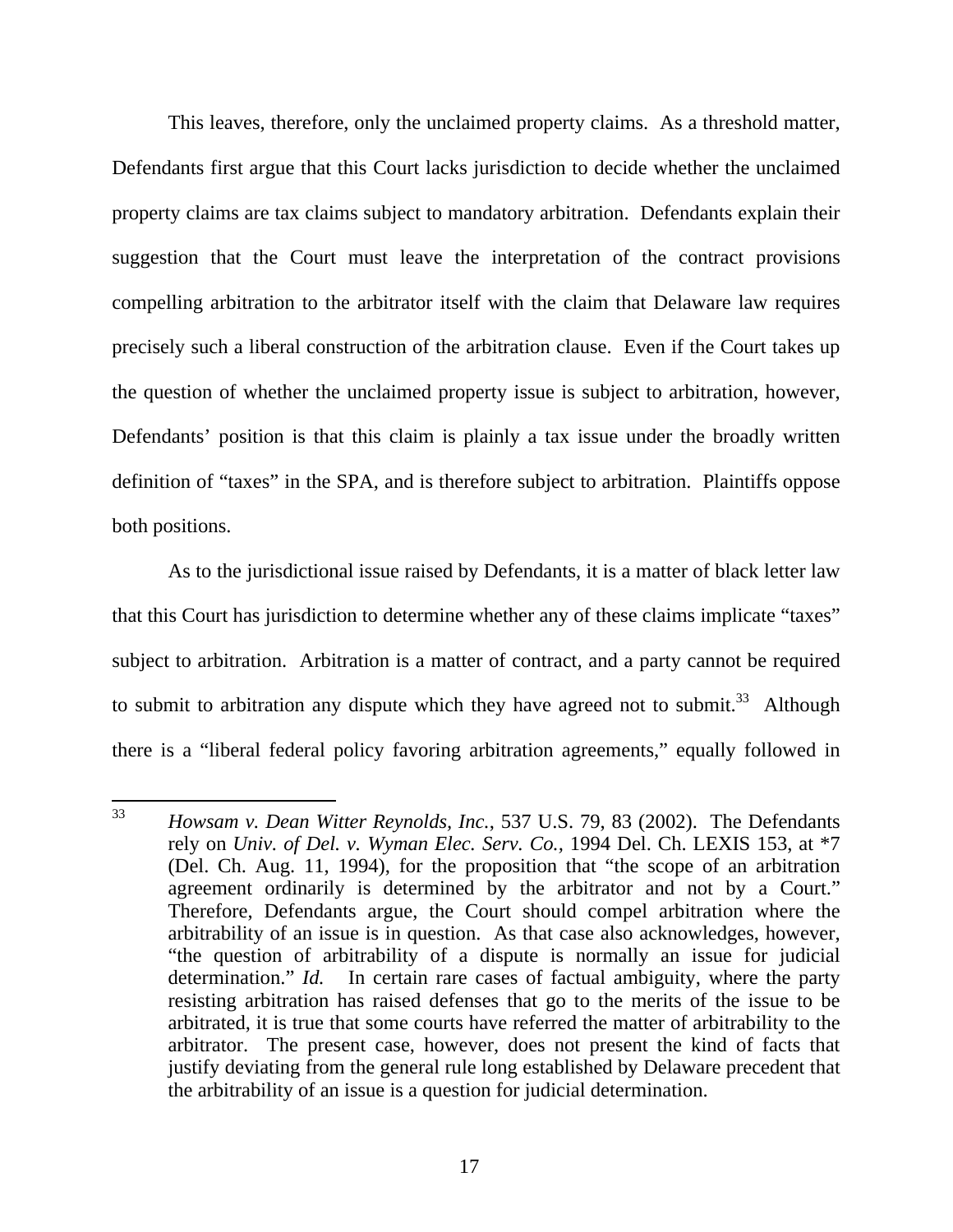Delaware, "there is an exception to this policy: the question whether the parties have submitted a particular dispute to arbitration, i.e., the question of arbitrability, is an issue for judicial determination unless the parties clearly and unmistakably provide otherwise."34 Finding no indication that the parties in this case intended to submit the question of arbitrability itself to the arbitrator, the Court considers the issue of whether the unclaimed property claims are subject to arbitration one that must be addressed in this litigation.

 Delaware law sets out a clear standard as to that issue. Where the arbitrability of a claim is in dispute, the Court must first assess the scope of the arbitration clause, and then determine whether the claim falls within the scope of arbitrable contractual provisions.<sup>35</sup> "Any doubt as to arbitrability is to be resolved in favor of arbitrability."36 Where it determines that the parties intended to commit their disagreements to arbitration, this Court will not accept jurisdiction over claims reflecting those disagreements.

The question of whether unclaimed property claims involve "taxes" under the SPA is one which implicates both the usual meaning of the word "tax" as well as its specific definition in the Agreement. As a matter of normal usage, unclaimed property claims do not appear to be manifestations of the state's power to tax. Rather, state unclaimed property statutes find their origins in escheat, a traditional power that allows states to

<sup>34</sup> *Id.* 

<sup>35</sup> *Town of Smyrna v. Kent County Levy Court*, 2004 WL 2671745, at \*2 (Del. Ch. Nov. 9, 2004).

<sup>36</sup> *IMO Indus., Inc. v. Sierra Int'l Inc.*, 2001 WL 1192201, at \*3 (Del. Ch. Oct. 1, 2001).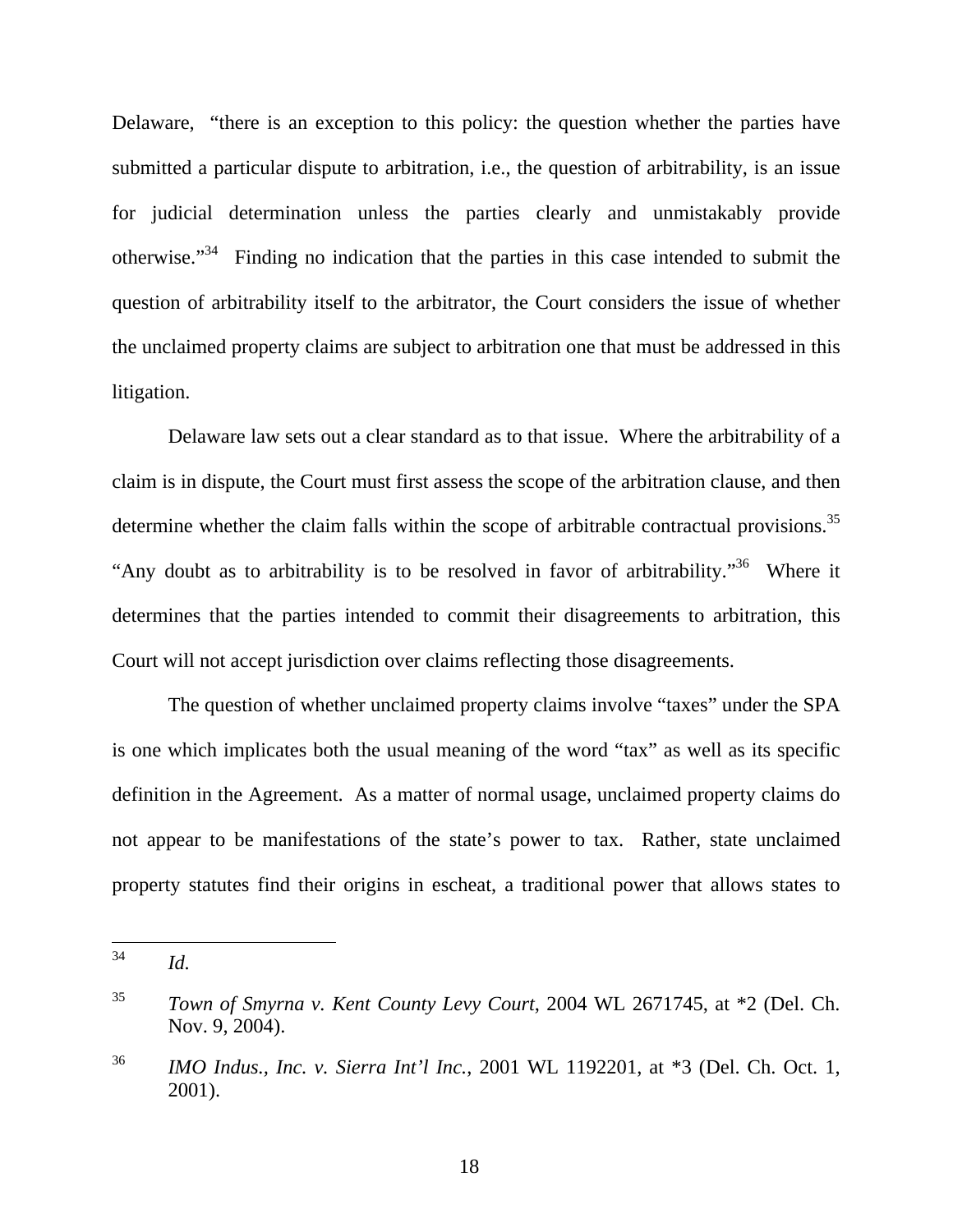reclaim lands or property otherwise abandoned. Under the traditional definition of tax, therefore, the Court probably would find an unclaimed property claim to be a nontax claim, and therefore not subject to mandatory arbitration.

 The definition of tax in Section 9.6(n) of the SPA, however, is expansive. That section, which controls the meaning of tax for purposes of the mandatory arbitration required by 6.2(d), describes tax in the following way:

> (i) all taxes, assessments, charges, duties, fees, levies or other charges, including all federal, state, local or other income, unitary, business, franchise, capital stock, real property, personal property, intangible, withholding, FICA, unemployment compensation, disability, transfer, sales, use, excise, and other taxes, assessments, charges, duties, fees or levies of any kind whatsoever imposed by a Governmental Authority (whether or not requiring the filing of Tax Returns), and all deficiency assessments, additions to tax, penalties and interest thereon and (ii) any liability for any amounts described in clause (i) of any other person as a successor, by contract, as a result of filing combined consolidated, affiliated or unitary Tax Returns or otherwise.37

This definition appears to be very broad; indeed, it may include not only the unclaimed property claims at issue in this case, but any number of other colloquially nontax fees imposed by governmental authorities. At this stage of the litigation, however, the Court cannot determine the reach of "tax" as used in the SPA. The definition above, for example, may include terms of art that would dramatically change the term's apparent meaning. In addition, "tax" as used in the SPA is at least arguably ambiguous in terms of whether it covers unclaimed property claims. Thus, extrinsic evidence may be relevant on such questions as whether unclaimed property claims

<sup>37</sup> SPA § 9.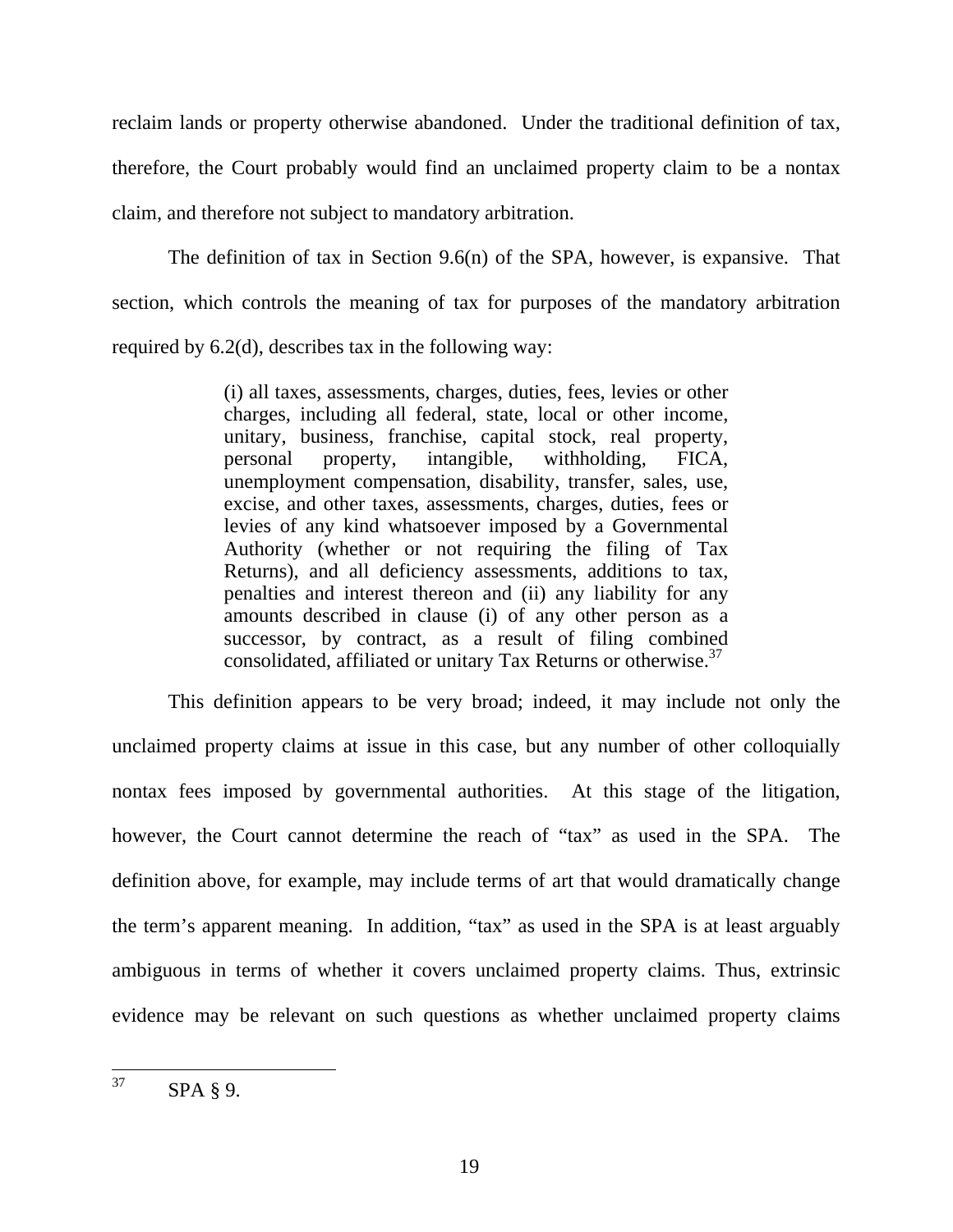generally are treated as tax claims by accountants, lawyers, and other tax professionals with experience in this field. In view of this uncertainty, the Court does not consider it appropriate or possible to decide on a motion to dismiss whether the unclaimed property claims are tax claims. This issue can be addressed in later proceedings, on a more developed record and with the benefit of discovery.

#### **3. Bad Faith**

 Plaintiffs' Complaint contains two, somewhat different, invocations of the duty of good faith. First, the Complaint alleges that Defendants violated their contractual duties of good faith, expressly made part of the SPA under Section 9.1 of the Agreement. In addition, however, the Complaint also alleges a violation of the implied covenant of good faith and fair dealing, which purportedly inures to every Delaware contract.

 In both cases, Defendants deny that Plaintiffs have alleged sufficient facts to support any finding of bad faith on the part of HBW. As to the implied covenant claim, however, Defendants also argue that this Court should dismiss any claims based on an implied covenant of good faith and fair dealing because the parties expressly accounted for the concept of "good faith" in connection with their obligations under the SPA in Section 9.1. Defendants argue that because good faith forms part of the contractual agreement, it cannot be the basis of a claim for breach of an implied covenant.

The Court disagrees with Defendants on that point. As an initial matter, the Delaware cases cited by Defendants establish only that existing contractual terms control, and that the implied duty of good faith cannot be used to create a "free-floating duty. . .

20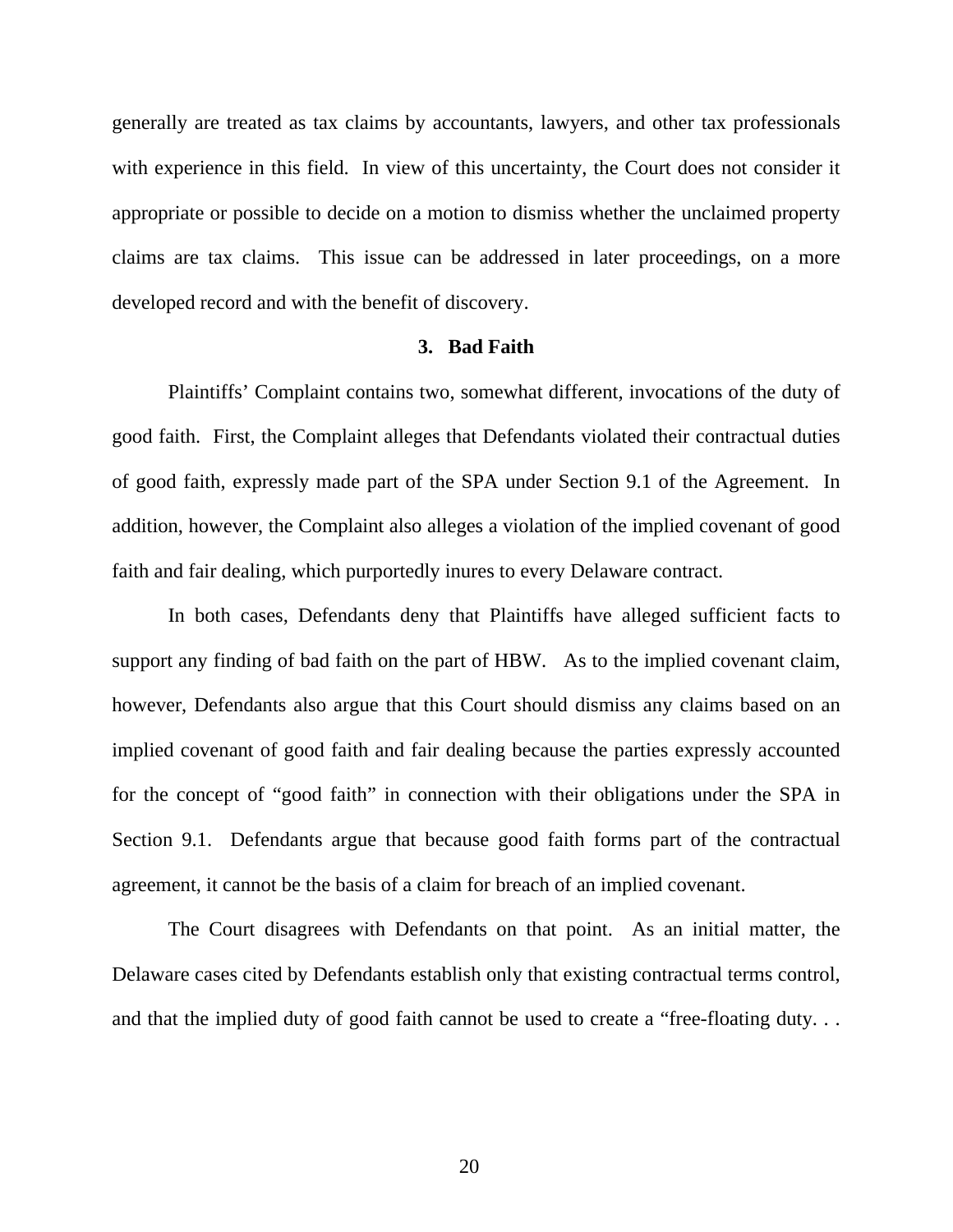unattached to the underlying legal document."<sup>38</sup> Thus, one generally cannot base a claim for breach of the implied covenant of good faith on conduct specifically authorized by the terms of an agreement.<sup>39</sup> The SPA does not specifically set out remedies, or authorize the actions that form the basis of the Complaint's allegations that Defendants breached their duties of good faith. Therefore, the Court concludes as a matter of law that Plaintiffs can pursue their claims for breaches of both contractual and implied duties of good faith and fair dealing. At this early stage of the proceedings, however, it is unclear what substantive force, if any, maintaining both of these arguably duplicative claims adds to Plaintiffs' Complaint. Contrary to the suggestion in Plaintiffs' brief, the Court is not yet convinced that there is some additional duty that attaches to an implied covenant of good faith, as discussed in the *Dunlap* case,  $40$  for example, that is lacking in the analagous contractual right under the  $SPA<sup>41</sup>$  Nonetheless, Plaintiffs may, after discovery, be able to show some independent breach of good faith that falls outside the strict lines of the express contractual duty. For that reason, the Court declines to dismiss Count V of the Complaint.

 As a matter of law, a finding of bad faith requires "conduct so fraudulent, frivolous, vexatious, wanton or oppressive as to amount to egregiousness."<sup>42</sup> Further,

<sup>38</sup> <sup>38</sup> *Dunlap v. State Farm Fire & Cas. Co.*, 878 A.2d 434, 441 (Del. 2005).

<sup>39</sup> *Id.*

<sup>40</sup> *Id.* 

 $^{41}$  Pls.' Ans. Br. 26.

<sup>42</sup> *Reagan v. Randell*, 2002 Del. Ch. LEXIS 84, at \*9 (Del. Ch. June 21, 2002).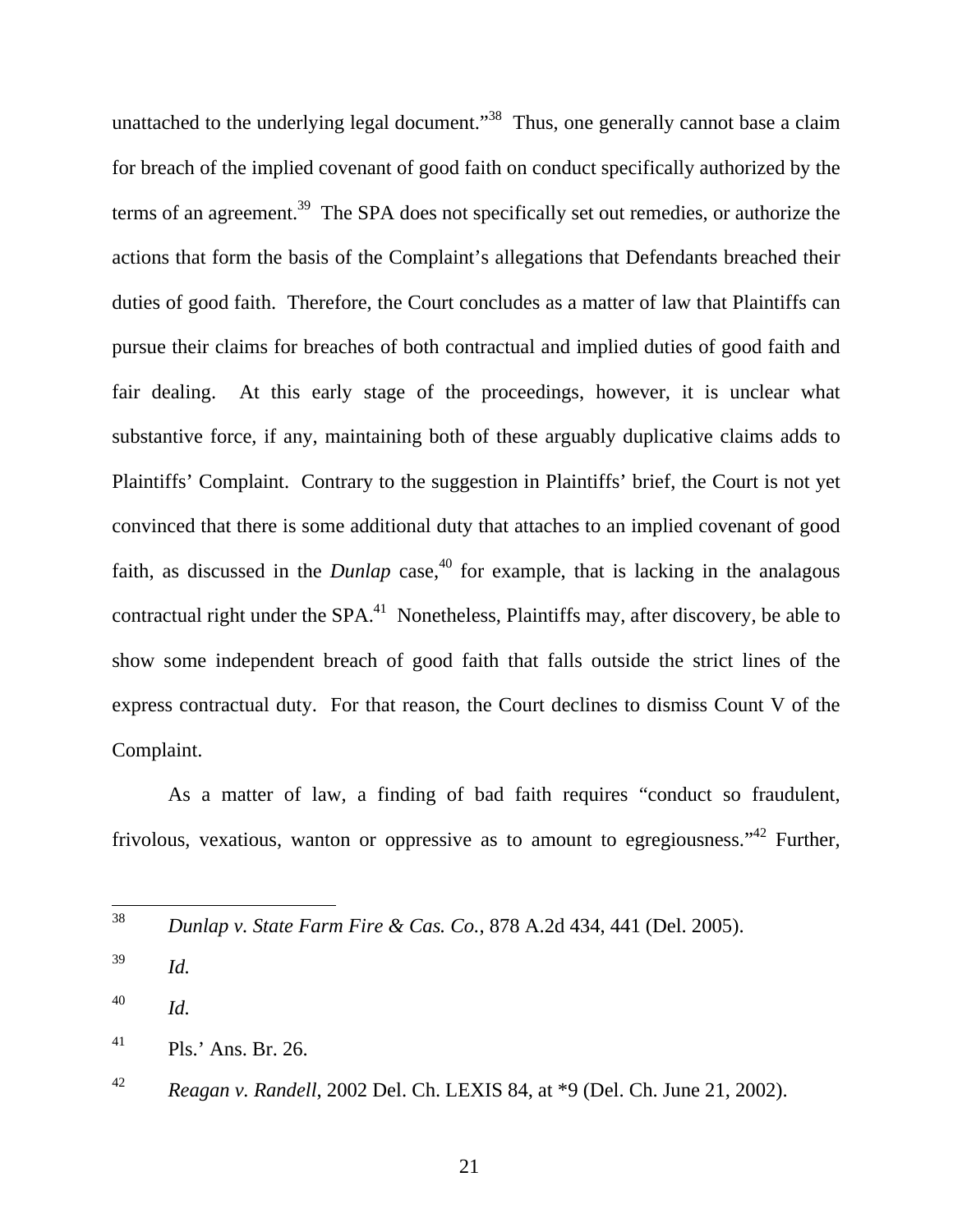under Court of Chancery Rule 9(b) "malice, intent, knowledge and other condition of mind" can be "averred generally."

Plaintiffs make several allegations which, if true, could conceivably lead this Court to find a breach of either the implied or contractual duties of good faith and fair dealing. For example, the Complaint alleges that HBW failed to notify Plaintiffs of the misstated finances claim when PricewaterhouseCoopers first reviewed those figures for HBW in 2002, and discovered at that time the irregularities now at issue. If Plaintiffs are able to show at trial that Defendants long possessed highly relevant information and held it secret in order to secure strategic advantages relating to the escrowed funds, that conceivably could support a claim of bad faith. Further, if Plaintiffs succeeded in proving their allegations that Defendants' noticed claims are entirely baseless, and that they were only introduced in order to deprive Plaintiffs of funds due to them under the SPA, then those facts, too, could support a breach of good faith. The Court cannot resolve such issues on a motion to dismiss.

Furthermore, the Court affirms its previous decision to stay discovery in this Court on Plaintiffs' allegations of bad faith based on the lack of merit of both the SALT claims and the unclaimed property claims until the resolution of any arbitration of those claims. A primary purpose of such a stay is to effectuate the parties' intent to submit tax issues to arbitration. If the Court rules later that the unclaimed property claims are not tax issues, of course, this stay will be lifted, and bad faith allegations as to those claims will be open to full discovery. As to claims that are subject to arbitration, it suffices to conclude now that the status of Plaintiffs' bad faith claims after arbitration will depend at the very least on a judgment in favor of Plaintiffs in those proceedings. If Plaintiffs succeed in